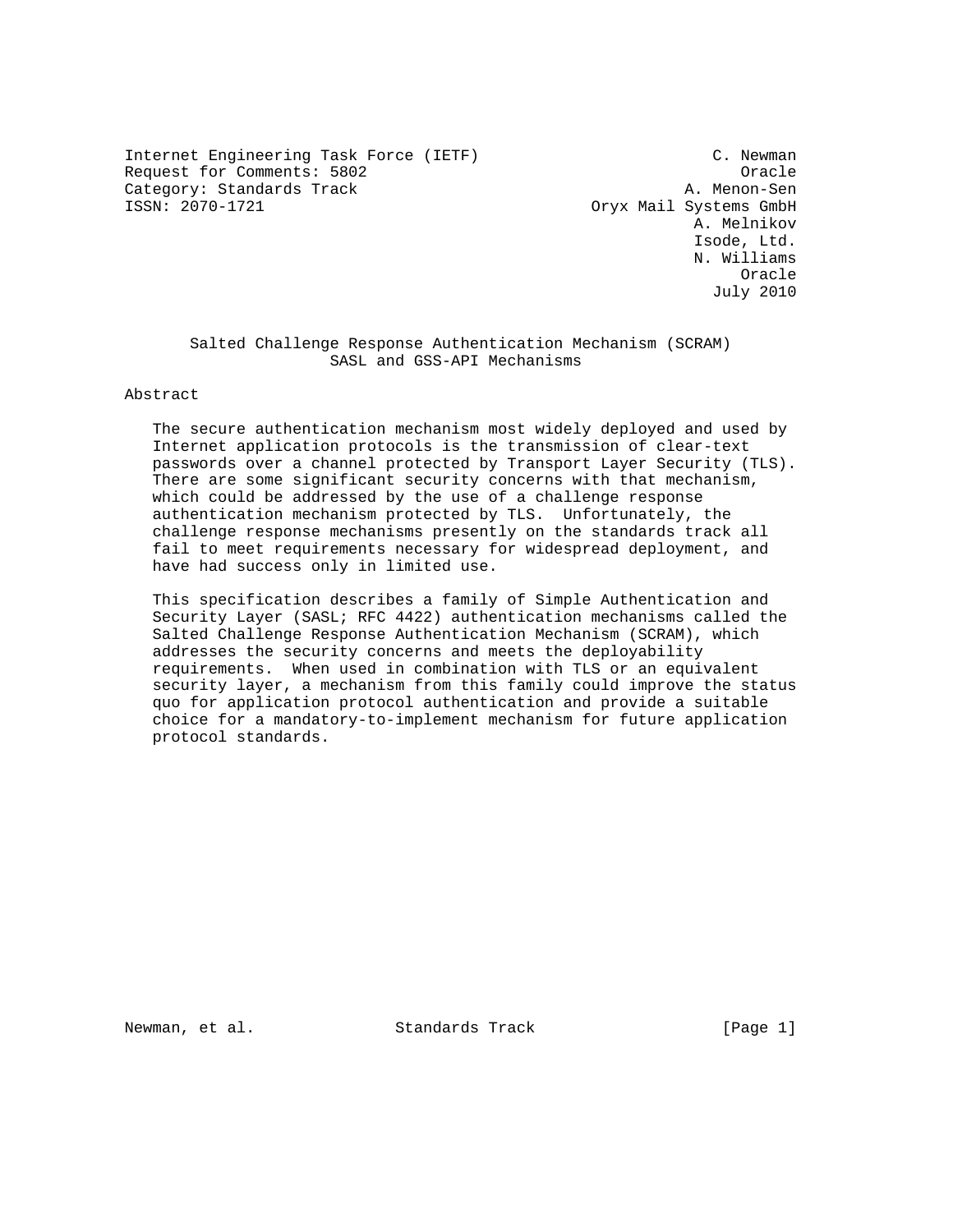Status of This Memo

This is an Internet Standards Track document.

 This document is a product of the Internet Engineering Task Force (IETF). It represents the consensus of the IETF community. It has received public review and has been approved for publication by the Internet Engineering Steering Group (IESG). Further information on Internet Standards is available in Section 2 of RFC 5741.

 Information about the current status of this document, any errata, and how to provide feedback on it may be obtained at http://www.rfc-editor.org/info/rfc5802.

Copyright Notice

 Copyright (c) 2010 IETF Trust and the persons identified as the document authors. All rights reserved.

 This document is subject to BCP 78 and the IETF Trust's Legal Provisions Relating to IETF Documents (http://trustee.ietf.org/license-info) in effect on the date of publication of this document. Please review these documents carefully, as they describe your rights and restrictions with respect to this document. Code Components extracted from this document must include Simplified BSD License text as described in Section 4.e of the Trust Legal Provisions and are provided without warranty as described in the Simplified BSD License.

Newman, et al. Standards Track [Page 2]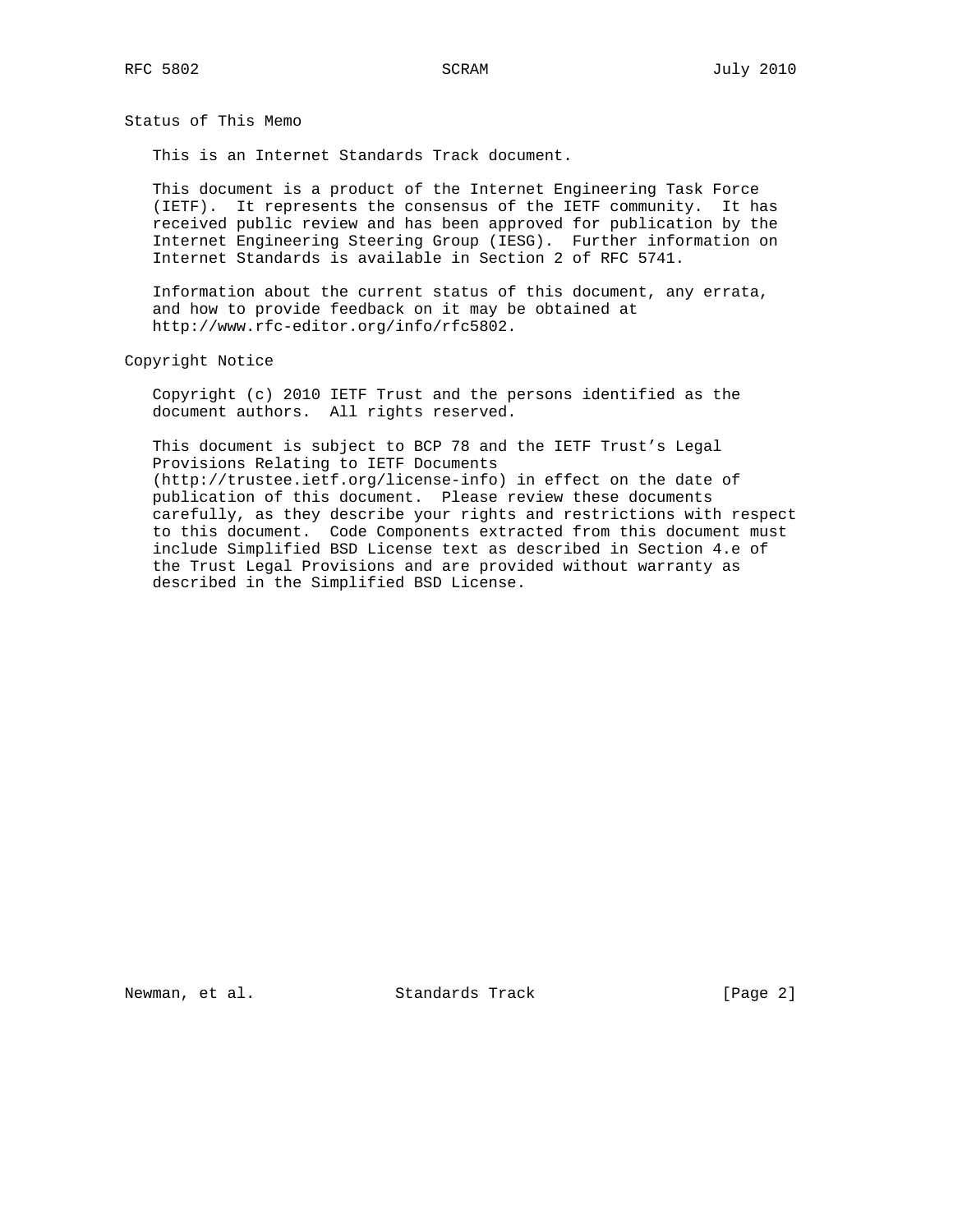| Table of Contents |  |
|-------------------|--|
|-------------------|--|

| 3.             |                                                        |
|----------------|--------------------------------------------------------|
| 4 <sub>1</sub> |                                                        |
| $5 -$          |                                                        |
|                |                                                        |
|                | 5.2. Compliance with SASL Mechanism Requirements 13    |
|                |                                                        |
|                |                                                        |
|                |                                                        |
|                |                                                        |
|                | 8.1. GSS-API Principal Name Types for SCRAM 19         |
|                | 8.2. GSS-API Per-Message Tokens for SCRAM 20           |
|                |                                                        |
|                |                                                        |
|                |                                                        |
|                |                                                        |
|                |                                                        |
|                |                                                        |
|                | 12.2. Normative References for GSS-API Implementors 24 |
|                |                                                        |
|                | Appendix A. Other Authentication Mechanisms 27         |
|                |                                                        |

Newman, et al. Standards Track [Page 3]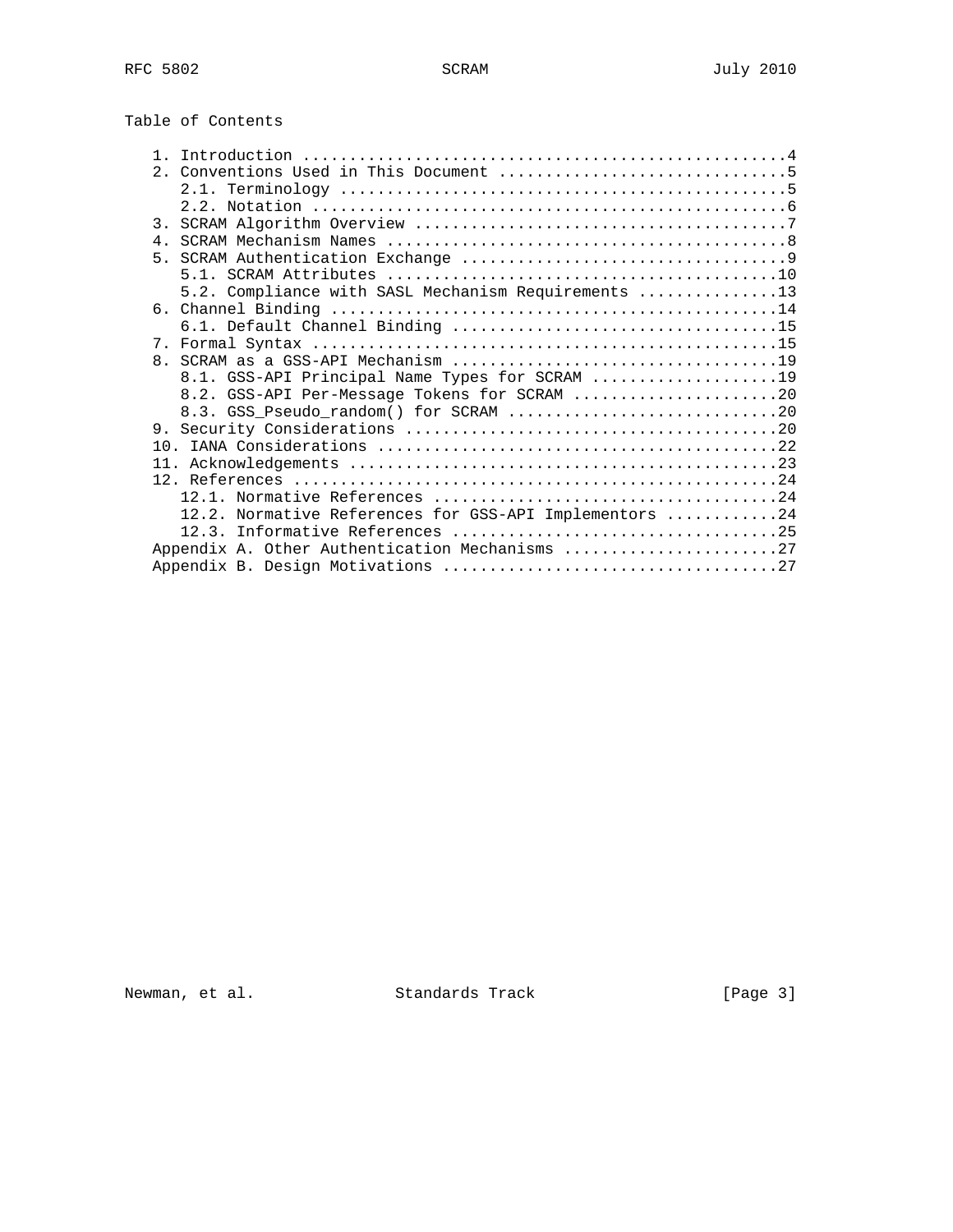## 1. Introduction

 This specification describes a family of authentication mechanisms called the Salted Challenge Response Authentication Mechanism (SCRAM) which addresses the requirements necessary to deploy a challenge response mechanism more widely than past attempts (see Appendix A and Appendix B). When used in combination with Transport Layer Security (TLS; see [RFC5246]) or an equivalent security layer, a mechanism from this family could improve the status quo for application protocol authentication and provide a suitable choice for a mandatory-to-implement mechanism for future application protocol standards.

 For simplicity, this family of mechanisms does not presently include negotiation of a security layer [RFC4422]. It is intended to be used with an external security layer such as that provided by TLS or SSH, with optional channel binding [RFC5056] to the external security layer.

 SCRAM is specified herein as a pure Simple Authentication and Security Layer (SASL) [RFC4422] mechanism, but it conforms to the new bridge between SASL and the Generic Security Service Application Program Interface (GSS-API) called "GS2" [RFC5801]. This means that this document defines both, a SASL mechanism and a GSS-API mechanism.

SCRAM provides the following protocol features:

- o The authentication information stored in the authentication database is not sufficient by itself to impersonate the client. The information is salted to prevent a pre-stored dictionary attack if the database is stolen.
- o The server does not gain the ability to impersonate the client to other servers (with an exception for server-authorized proxies).
- o The mechanism permits the use of a server-authorized proxy without requiring that proxy to have super-user rights with the back-end server.
- o Mutual authentication is supported, but only the client is named (i.e., the server has no name).
- o When used as a SASL mechanism, SCRAM is capable of transporting authorization identities (see [RFC4422], Section 2) from the client to the server.

Newman, et al. Standards Track [Page 4]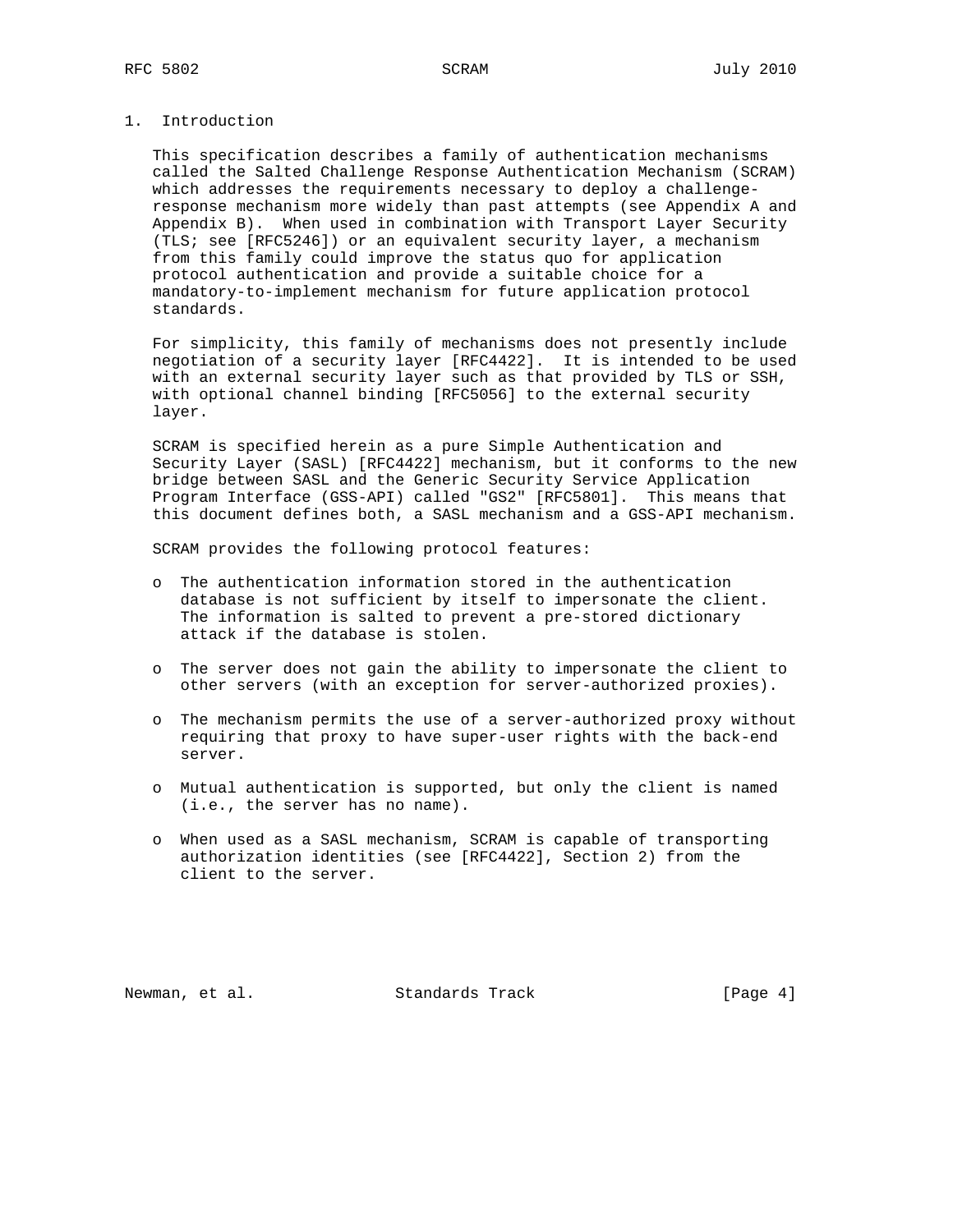A separate document defines a standard LDAPv3 [RFC4510] attribute that enables storage of the SCRAM authentication information in LDAP. See [RFC5803].

 For an in-depth discussion of why other challenge response mechanisms are not considered sufficient, see Appendix A. For more information about the motivations behind the design of this mechanism, see Appendix B.

2. Conventions Used in This Document

 The key words "MUST", "MUST NOT", "REQUIRED", "SHALL", "SHALL NOT", "SHOULD", "SHOULD NOT", "RECOMMENDED", "MAY", and "OPTIONAL" in this document are to be interpreted as described in [RFC2119].

 Formal syntax is defined by [RFC5234] including the core rules defined in Appendix B of [RFC5234].

 Example lines prefaced by "C:" are sent by the client and ones prefaced by "S:" by the server. If a single "C:" or "S:" label applies to multiple lines, then the line breaks between those lines are for editorial clarity only, and are not part of the actual protocol exchange.

2.1. Terminology

 This document uses several terms defined in [RFC4949] ("Internet Security Glossary") including the following: authentication, authentication exchange, authentication information, brute force, challenge-response, cryptographic hash function, dictionary attack, eavesdropping, hash result, keyed hash, man-in-the-middle, nonce, one-way encryption function, password, replay attack, and salt. Readers not familiar with these terms should use that glossary as a reference.

Some clarifications and additional definitions follow:

- o Authentication information: Information used to verify an identity claimed by a SCRAM client. The authentication information for a SCRAM identity consists of salt, iteration count, "StoredKey" and "ServerKey" (as defined in the algorithm overview) for each supported cryptographic hash function.
	- o Authentication database: The database used to look up the authentication information associated with a particular identity. For application protocols, LDAPv3 (see [RFC4510]) is frequently

Newman, et al. Standards Track [Page 5]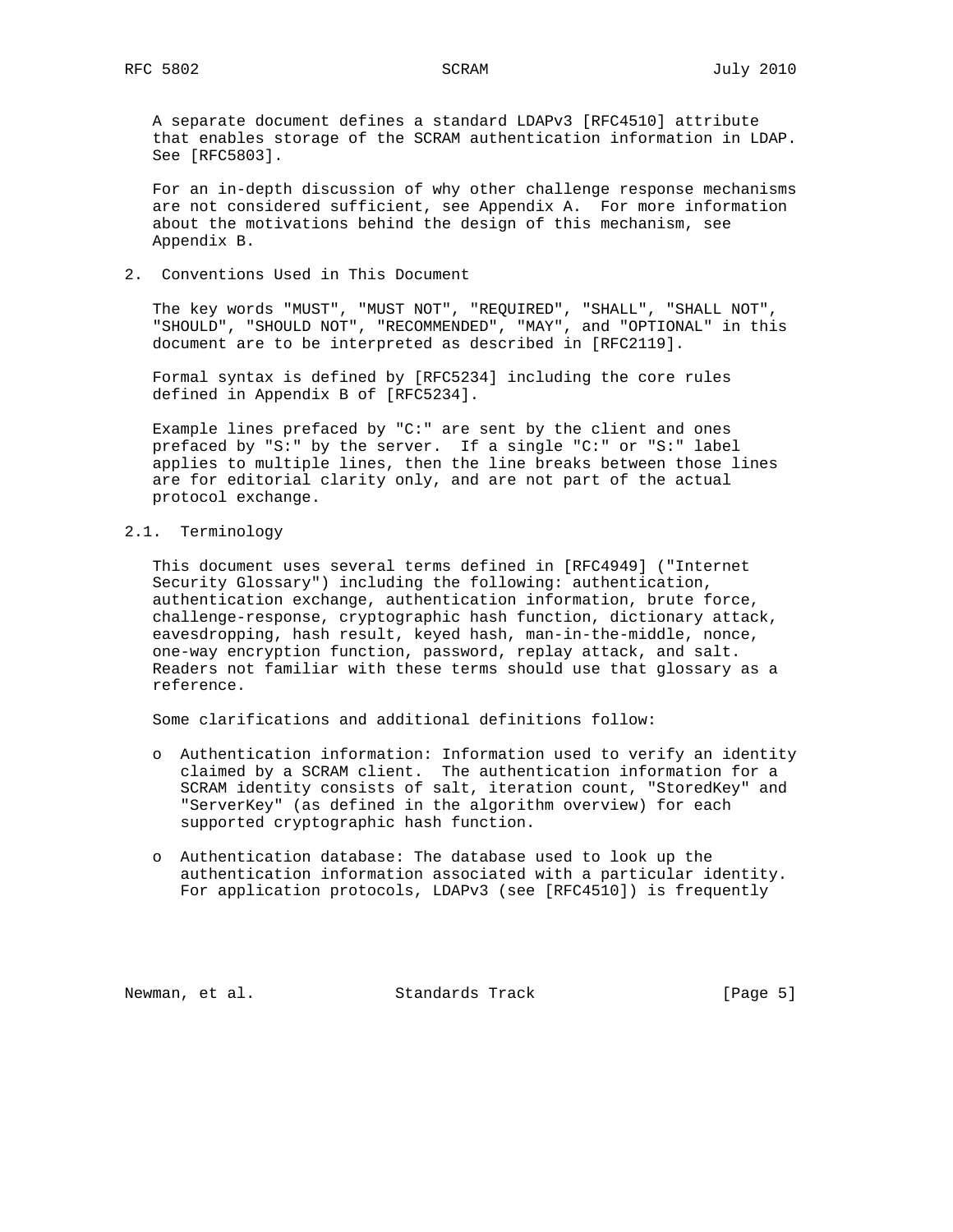used as the authentication database. For network-level protocols such as PPP or 802.11x, the use of RADIUS [RFC2865] is more common.

- o Base64: An encoding mechanism defined in [RFC4648] that converts an octet string input to a textual output string that can be easily displayed to a human. The use of base64 in SCRAM is restricted to the canonical form with no whitespace.
- o Octet: An 8-bit byte.
- o Octet string: A sequence of 8-bit bytes.
- o Salt: A random octet string that is combined with a password before applying a one-way encryption function. This value is used to protect passwords that are stored in an authentication database.
- 2.2. Notation

 The pseudocode description of the algorithm uses the following notations:

- o ":=": The variable on the left-hand side represents the octet string resulting from the expression on the right-hand side.
- o "+": Octet string concatenation.
- o "[ ]": A portion of an expression enclosed in "[" and "]" may not be included in the result under some circumstances. See the associated text for a description of those circumstances.
- o Normalize(str): Apply the SASLprep profile [RFC4013] of the "stringprep" algorithm [RFC3454] as the normalization algorithm to a UTF-8 [RFC3629] encoded "str". The resulting string is also in UTF-8. When applying SASLprep, "str" is treated as a "stored strings", which means that unassigned Unicode codepoints are prohibited (see Section 7 of [RFC3454]). Note that implementations MUST either implement SASLprep or disallow use of non US-ASCII Unicode codepoints in "str".
- o HMAC(key, str): Apply the HMAC keyed hash algorithm (defined in [RFC2104]) using the octet string represented by "key" as the key and the octet string "str" as the input string. The size of the result is the hash result size for the hash function in use. For example, it is 20 octets for SHA-1 (see [RFC3174]).

Newman, et al. Standards Track [Page 6]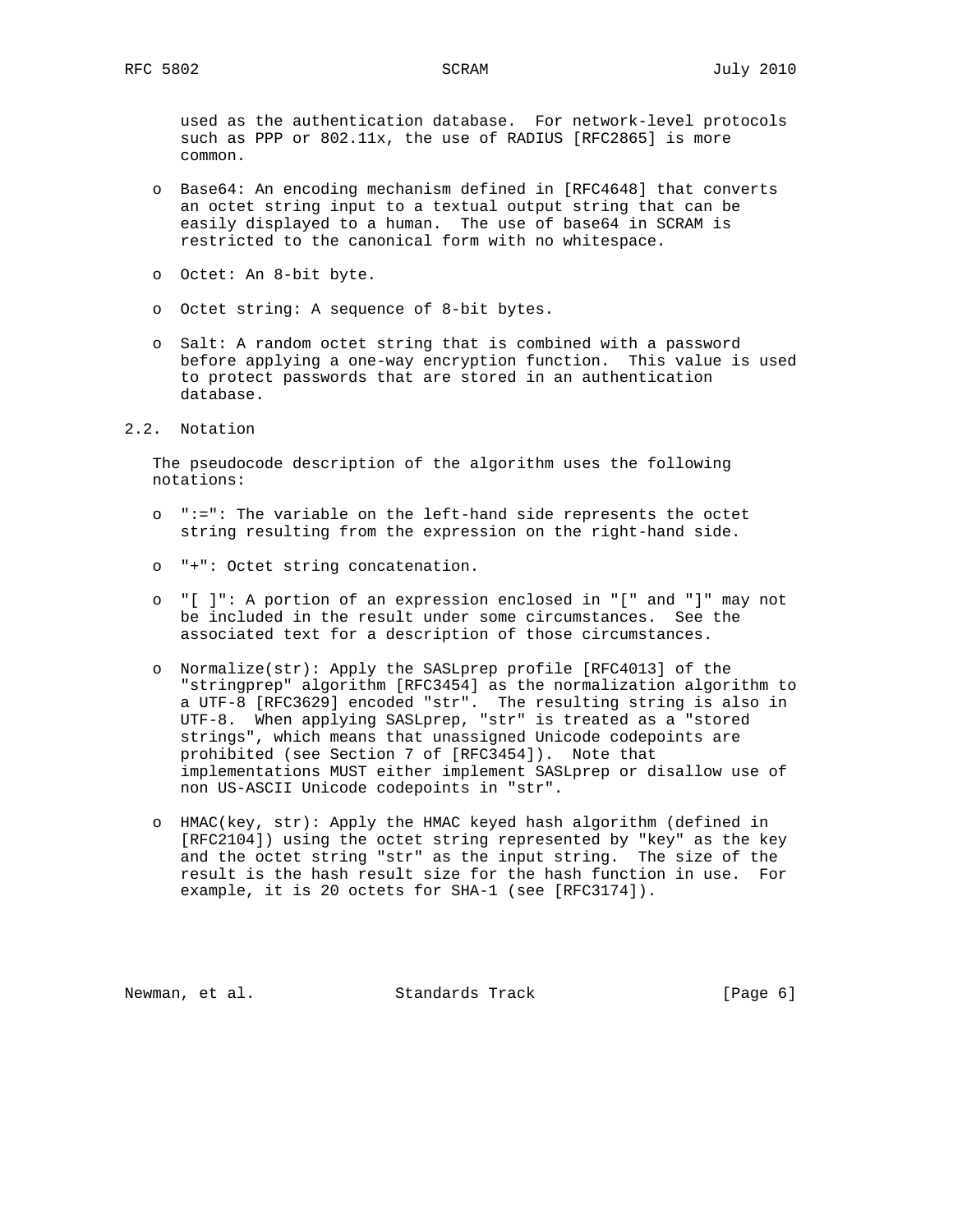- o H(str): Apply the cryptographic hash function to the octet string "str", producing an octet string as a result. The size of the result depends on the hash result size for the hash function in use.
- o XOR: Apply the exclusive-or operation to combine the octet string on the left of this operator with the octet string on the right of this operator. The length of the output and each of the two inputs will be the same for this use.

```
 o Hi(str, salt, i):
```

```
U1 := HMAC(str, salt + INT(1))U2 := HMAC(str, U1)
 ...
Ui-1 := HMAC(str, Ul-2)Ui := HMAC(str, Ui-1) Hi := U1 XOR U2 XOR ... XOR Ui
```
 where "i" is the iteration count, "+" is the string concatenation operator, and INT(g) is a 4-octet encoding of the integer g, most significant octet first.

 Hi() is, essentially, PBKDF2 [RFC2898] with HMAC() as the pseudorandom function (PRF) and with dkLen == output length of  $HMAC() == output length of H()$ .

3. SCRAM Algorithm Overview

 The following is a description of a full, uncompressed SASL SCRAM authentication exchange. Nothing in SCRAM prevents either sending the client-first message with the SASL authentication request defined by an application protocol ("initial client response"), or sending the server-final message as additional data of the SASL outcome of authentication exchange defined by an application protocol. See [RFC4422] for more details.

 Note that this section omits some details, such as client and server nonces. See Section 5 for more details.

 To begin with, the SCRAM client is in possession of a username and password (\*) (or a ClientKey/ServerKey, or SaltedPassword). It sends the username to the server, which retrieves the corresponding authentication information, i.e., a salt, StoredKey, ServerKey, and the iteration count i. (Note that a server implementation may choose

Newman, et al. Standards Track [Page 7]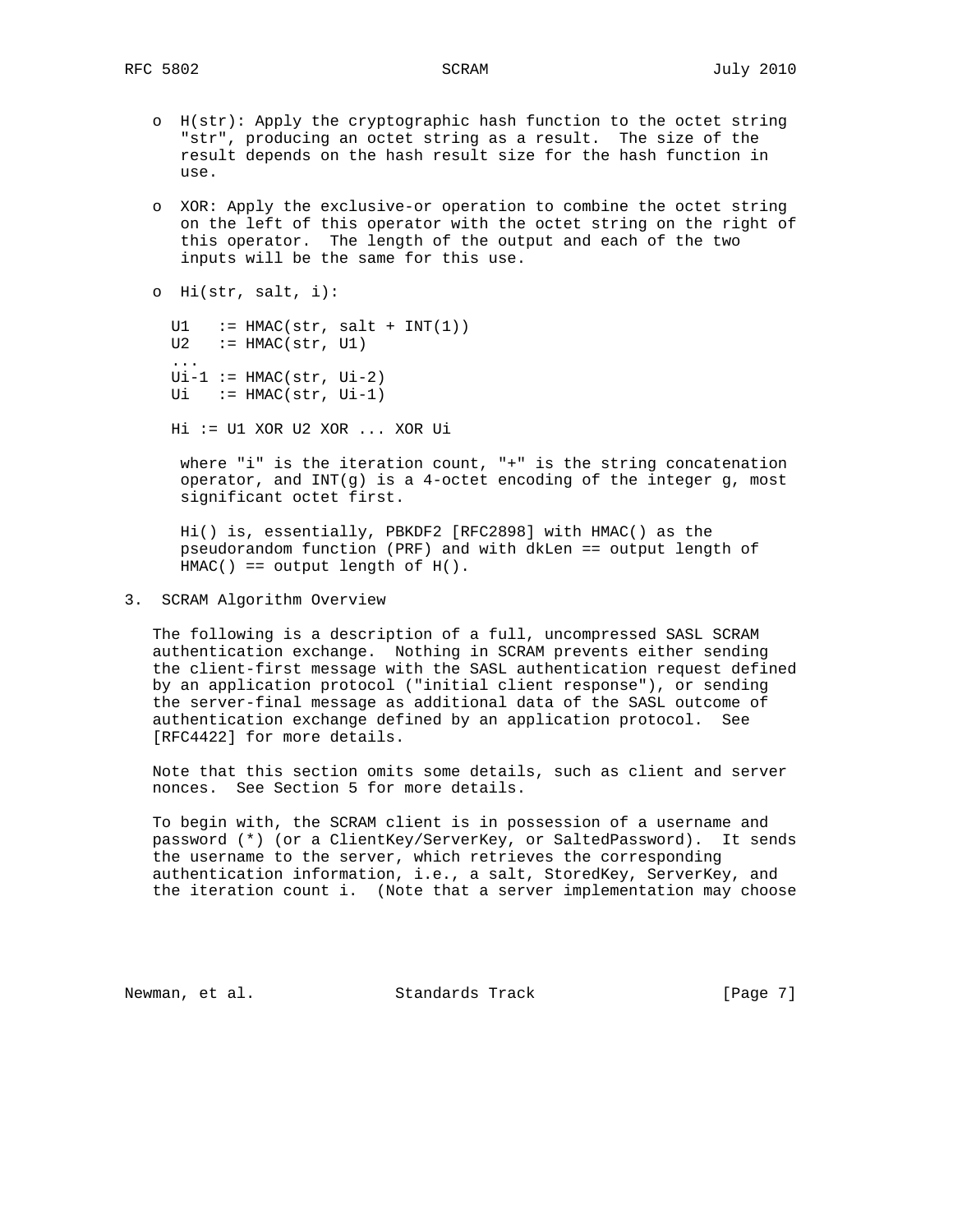to use the same iteration count for all accounts.) The server sends the salt and the iteration count to the client, which then computes the following values and sends a ClientProof to the server:

 (\*) Note that both the username and the password MUST be encoded in UTF-8 [RFC3629].

 Informative Note: Implementors are encouraged to create test cases that use both usernames and passwords with non-ASCII codepoints. In particular, it's useful to test codepoints whose "Unicode Normalization Form C" and "Unicode Normalization Form KC" are different. Some examples of such codepoints include Vulgar Fraction One Half (U+00BD) and Acute Accent (U+00B4).

| SaltedPassword | $:=$ Hi(Normalize(password), salt, i)           |
|----------------|-------------------------------------------------|
| ClientKey      | := HMAC(SaltedPassword, "Client Key")           |
| StoredKey      | $:= H(ClientKey)$                               |
| AuthMessage    | $:=$ client-first-message-bare + "," +          |
|                | server-first-message + "," +                    |
|                | client-final-message-without-proof              |
|                | ClientSignature := HMAC(StoredKey, AuthMessage) |
| ClientProof    | := ClientKey XOR ClientSignature                |
| ServerKey      | := HMAC(SaltedPassword, "Server Key")           |
|                | ServerSignature := HMAC(ServerKey, AuthMessage) |

 The server authenticates the client by computing the ClientSignature, exclusive-ORing that with the ClientProof to recover the ClientKey and verifying the correctness of the ClientKey by applying the hash function and comparing the result to the StoredKey. If the ClientKey is correct, this proves that the client has access to the user's password.

 Similarly, the client authenticates the server by computing the ServerSignature and comparing it to the value sent by the server. If the two are equal, it proves that the server had access to the user's ServerKey.

 The AuthMessage is computed by concatenating messages from the authentication exchange. The format of these messages is defined in Section 7.

### 4. SCRAM Mechanism Names

 A SCRAM mechanism name is a string "SCRAM-" followed by the uppercased name of the underlying hash function taken from the IANA "Hash Function Textual Names" registry (see http://www.iana.org), optionally followed by the suffix "-PLUS" (see below). Note that SASL mechanism names are limited to 20 octets, which means that only

Newman, et al. Standards Track [Page 8]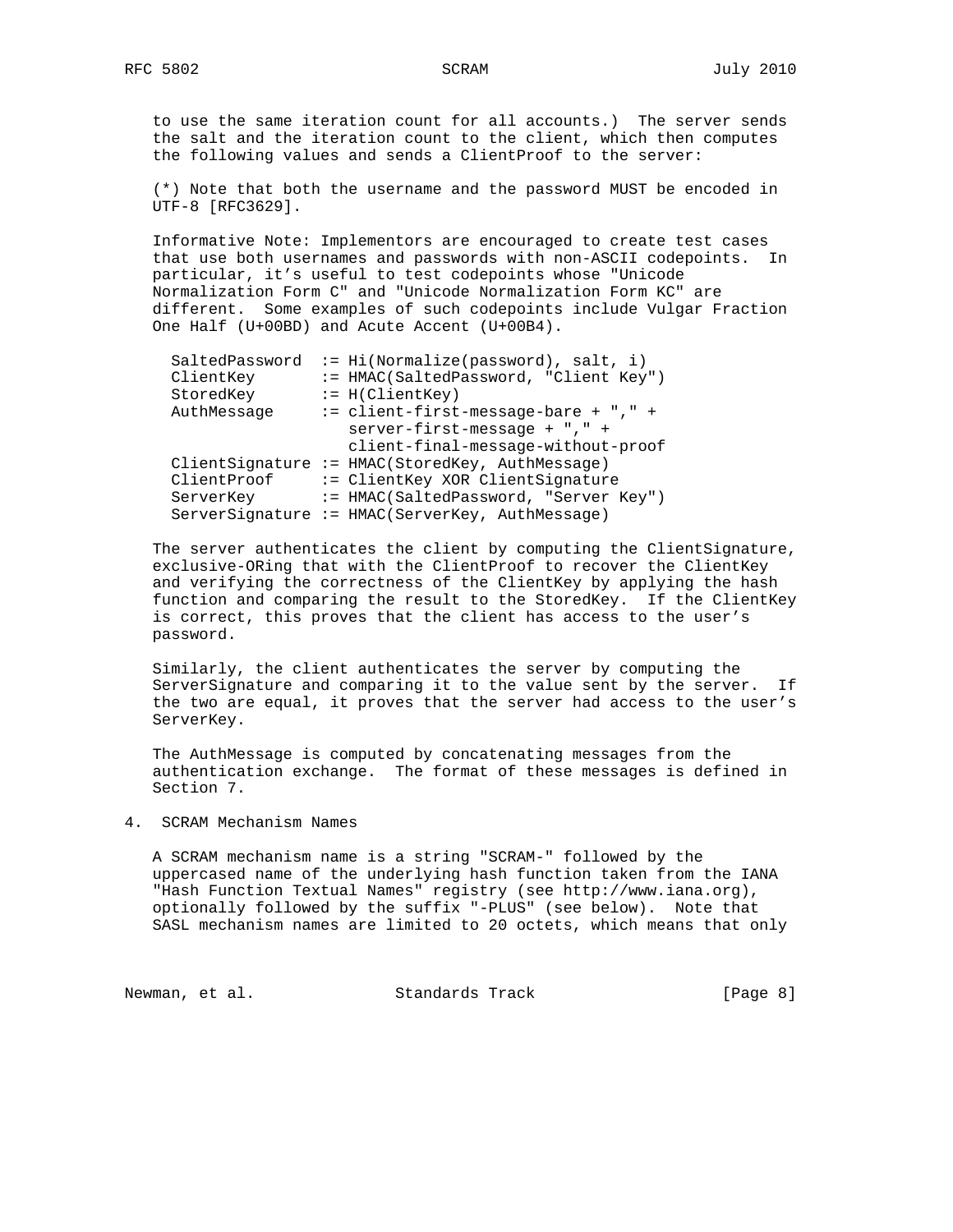hash function names with lengths shorter or equal to 9 octets (20-length("SCRAM-")-length("-PLUS") can be used. For cases when the underlying hash function name is longer than 9 octets, an alternative 9-octet (or shorter) name can be used to construct the corresponding SCRAM mechanism name, as long as this alternative name doesn't conflict with any other hash function name from the IANA "Hash Function Textual Names" registry. In order to prevent future conflict, such alternative names SHOULD be registered in the IANA "Hash Function Textual Names" registry.

 For interoperability, all SCRAM clients and servers MUST implement the SCRAM-SHA-1 authentication mechanism, i.e., an authentication mechanism from the SCRAM family that uses the SHA-1 hash function as defined in [RFC3174].

 The "-PLUS" suffix is used only when the server supports channel binding to the external channel. If the server supports channel binding, it will advertise both the "bare" and "plus" versions of whatever mechanisms it supports (e.g., if the server supports only SCRAM with SHA-1, then it will advertise support for both SCRAM-SHA-1 and SCRAM-SHA-1-PLUS). If the server does not support channel binding, then it will advertise only the "bare" version of the mechanism (e.g., only SCRAM-SHA-1). The "-PLUS" exists to allow negotiation of the use of channel binding. See Section 6.

5. SCRAM Authentication Exchange

 SCRAM is a SASL mechanism whose client response and server challenge messages are text-based messages containing one or more attribute value pairs separated by commas. Each attribute has a one-letter name. The messages and their attributes are described in Section 5.1, and defined in Section 7.

 SCRAM is a client-first SASL mechanism (see [RFC4422], Section 5, item 2a), and returns additional data together with a server's indication of a successful outcome.

 This is a simple example of a SCRAM-SHA-1 authentication exchange when the client doesn't support channel bindings (username 'user' and password 'pencil' are used):

- C: n,,n=user,r=fyko+d2lbbFgONRv9qkxdawL
- S: r=fyko+d2lbbFgONRv9qkxdawL3rfcNHYJY1ZVvWVs7j,s=QSXCR+Q6sek8bf92, i=4096
- C: c=biws,r=fyko+d2lbbFgONRv9qkxdawL3rfcNHYJY1ZVvWVs7j, p=v0X8v3Bz2T0CJGbJQyF0X+HI4Ts=
- S: v=rmF9pqV8S7suAoZWja4dJRkFsKQ=

Newman, et al. Standards Track [Page 9]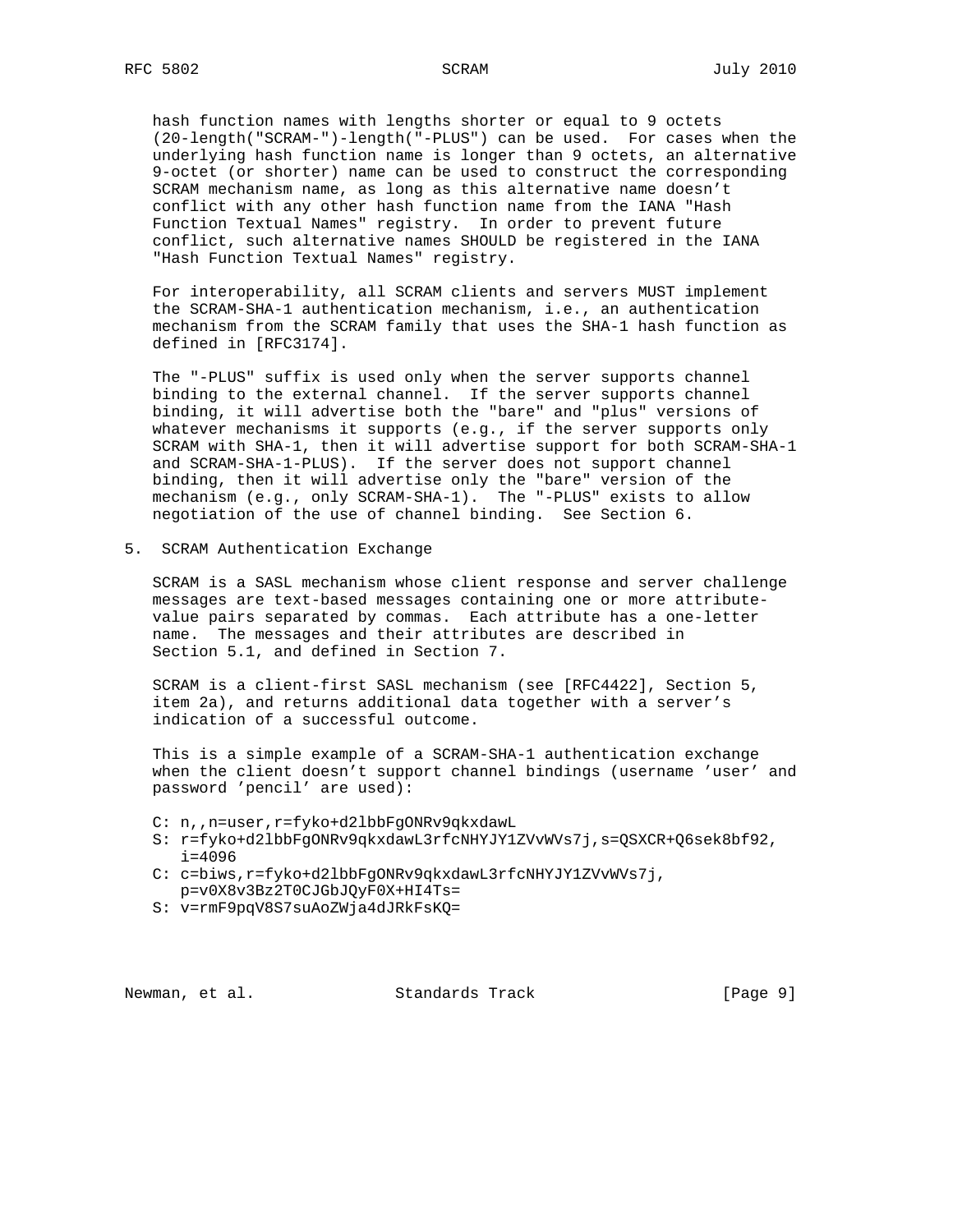First, the client sends the "client-first-message" containing:

- o a GS2 header consisting of a flag indicating whether channel binding is supported-but-not-used, not supported, or used, and an optional SASL authorization identity;
- o SCRAM username and a random, unique nonce attributes.

 Note that the client's first message will always start with "n", "y", or "p"; otherwise, the message is invalid and authentication MUST fail. This is important, as it allows for GS2 extensibility (e.g., to add support for security layers).

 In response, the server sends a "server-first-message" containing the user's iteration count i and the user's salt, and appends its own nonce to the client-specified one.

 The client then responds by sending a "client-final-message" with the same nonce and a ClientProof computed using the selected hash function as explained earlier.

 The server verifies the nonce and the proof, verifies that the authorization identity (if supplied by the client in the first message) is authorized to act as the authentication identity, and, finally, it responds with a "server-final-message", concluding the authentication exchange.

 The client then authenticates the server by computing the ServerSignature and comparing it to the value sent by the server. If the two are different, the client MUST consider the authentication exchange to be unsuccessful, and it might have to drop the connection.

### 5.1. SCRAM Attributes

 This section describes the permissible attributes, their use, and the format of their values. All attribute names are single US-ASCII letters and are case-sensitive.

 Note that the order of attributes in client or server messages is fixed, with the exception of extension attributes (described by the "extensions" ABNF production), which can appear in any order in the designated positions. See Section 7 for authoritative reference.

 o a: This is an optional attribute, and is part of the GS2 [RFC5801] bridge between the GSS-API and SASL. This attribute specifies an authorization identity. A client may include it in its first message to the server if it wants to authenticate as one user, but

Newman, et al. Standards Track [Page 10]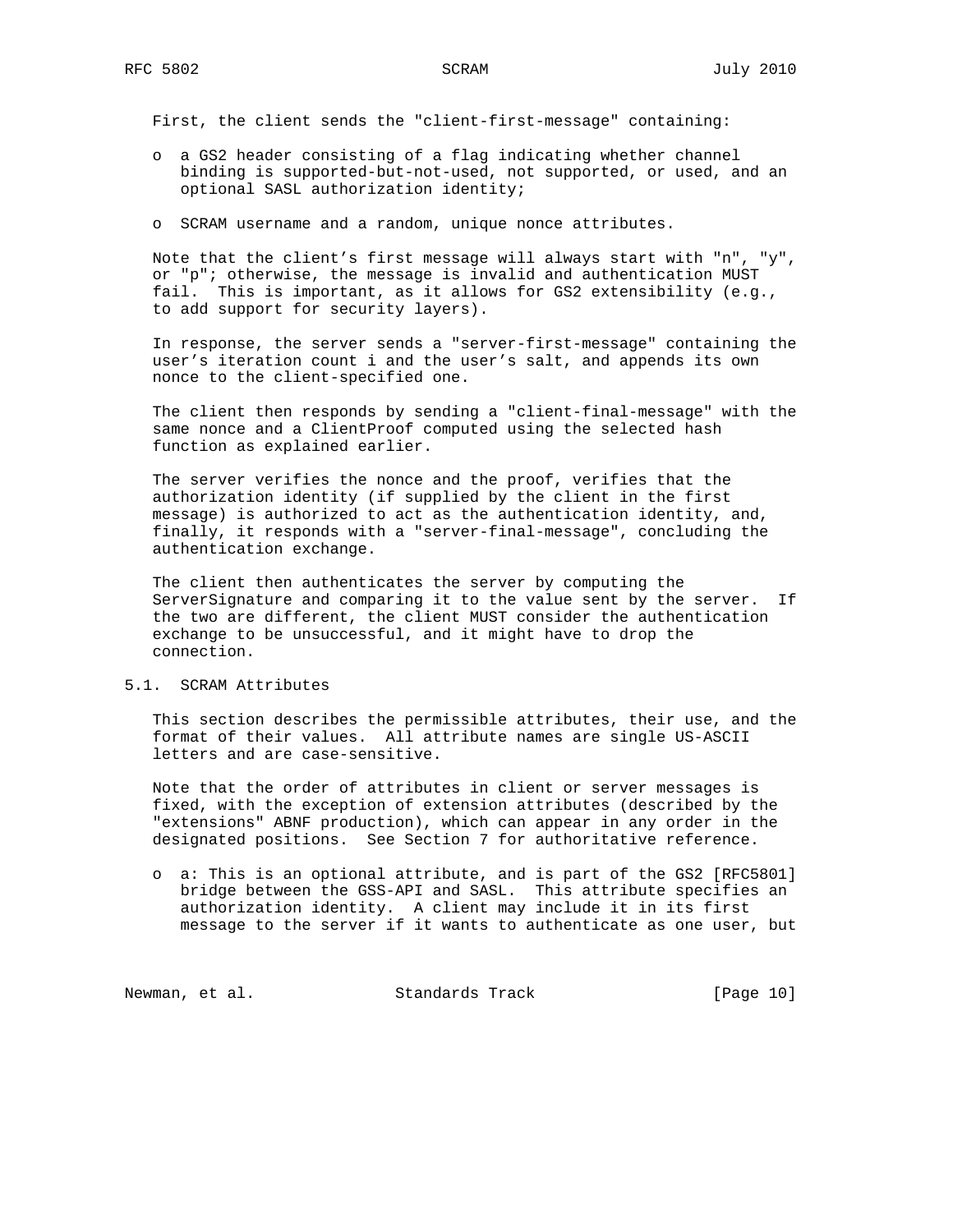subsequently act as a different user. This is typically used by an administrator to perform some management task on behalf of another user, or by a proxy in some situations.

 Upon the receipt of this value the server verifies its correctness according to the used SASL protocol profile. Failed verification results in failed authentication exchange.

 If this attribute is omitted (as it normally would be), the authorization identity is assumed to be derived from the username specified with the (required) "n" attribute.

 The server always authenticates the user specified by the "n" attribute. If the "a" attribute specifies a different user, the server associates that identity with the connection after successful authentication and authorization checks.

 The syntax of this field is the same as that of the "n" field with respect to quoting of  $'='$  and  $', '$ .

 o n: This attribute specifies the name of the user whose password is used for authentication (a.k.a. "authentication identity" [RFC4422]). A client MUST include it in its first message to the server. If the "a" attribute is not specified (which would normally be the case), this username is also the identity that will be associated with the connection subsequent to authentication and authorization.

 Before sending the username to the server, the client SHOULD prepare the username using the "SASLprep" profile [RFC4013] of the "stringprep" algorithm [RFC3454] treating it as a query string (i.e., unassigned Unicode code points are allowed). If the preparation of the username fails or results in an empty string, the client SHOULD abort the authentication exchange  $(*).$ 

 (\*) An interactive client can request a repeated entry of the username value.

 Upon receipt of the username by the server, the server MUST either prepare it using the "SASLprep" profile [RFC4013] of the "stringprep" algorithm [RFC3454] treating it as a query string (i.e., unassigned Unicode codepoints are allowed) or otherwise be prepared to do SASLprep-aware string comparisons and/or index lookups. If the preparation of the username fails or results in an empty string, the server SHOULD abort the

Newman, et al. Standards Track [Page 11]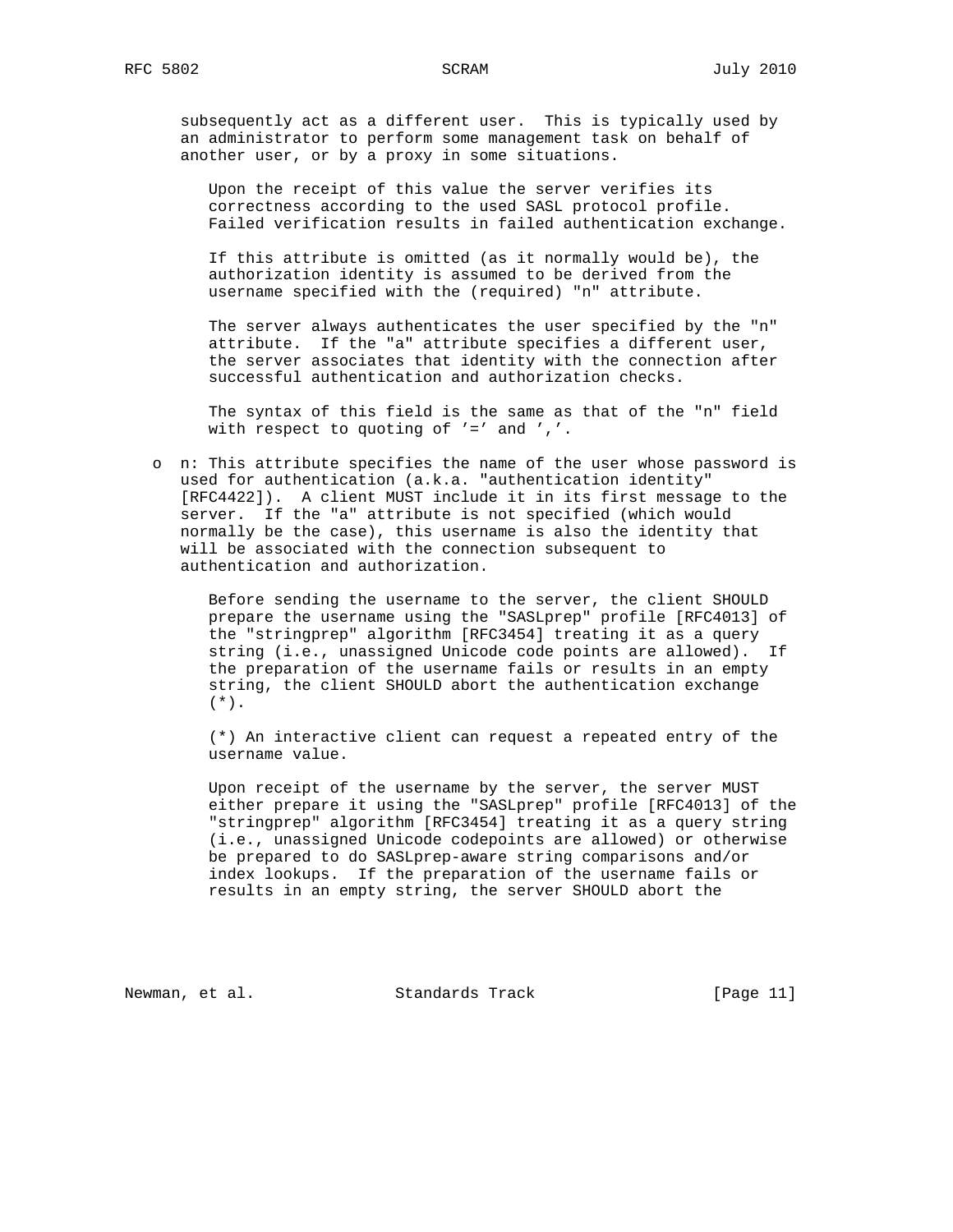authentication exchange. Whether or not the server prepares the username using "SASLprep", it MUST use it as received in hash calculations.

The characters ',' or '=' in usernames are sent as '=2C' and '=3D' respectively. If the server receives a username that contains '=' not followed by either '2C' or '3D', then the server MUST fail the authentication.

- o m: This attribute is reserved for future extensibility. In this version of SCRAM, its presence in a client or a server message MUST cause authentication failure when the attribute is parsed by the other end.
- o r: This attribute specifies a sequence of random printable ASCII characters excluding ',' (which forms the nonce used as input to the hash function). No quoting is applied to this string. As described earlier, the client supplies an initial value in its first message, and the server augments that value with its own nonce in its first response. It is important that this value be different for each authentication (see [RFC4086] for more details on how to achieve this). The client MUST verify that the initial part of the nonce used in subsequent messages is the same as the nonce it initially specified. The server MUST verify that the nonce sent by the client in the second message is the same as the one sent by the server in its first message.
- o c: This REQUIRED attribute specifies the base64-encoded GS2 header and channel binding data. It is sent by the client in its second authentication message. The attribute data consist of:
	- \* the GS2 header from the client's first message (recall that the GS2 header contains a channel binding flag and an optional authzid). This header is going to include channel binding type prefix (see [RFC5056]), if and only if the client is using channel binding;
	- \* followed by the external channel's channel binding data, if and only if the client is using channel binding.
- o s: This attribute specifies the base64-encoded salt used by the server for this user. It is sent by the server in its first message to the client.
- o i: This attribute specifies an iteration count for the selected hash function and user, and MUST be sent by the server along with the user's salt.

Newman, et al. Standards Track [Page 12]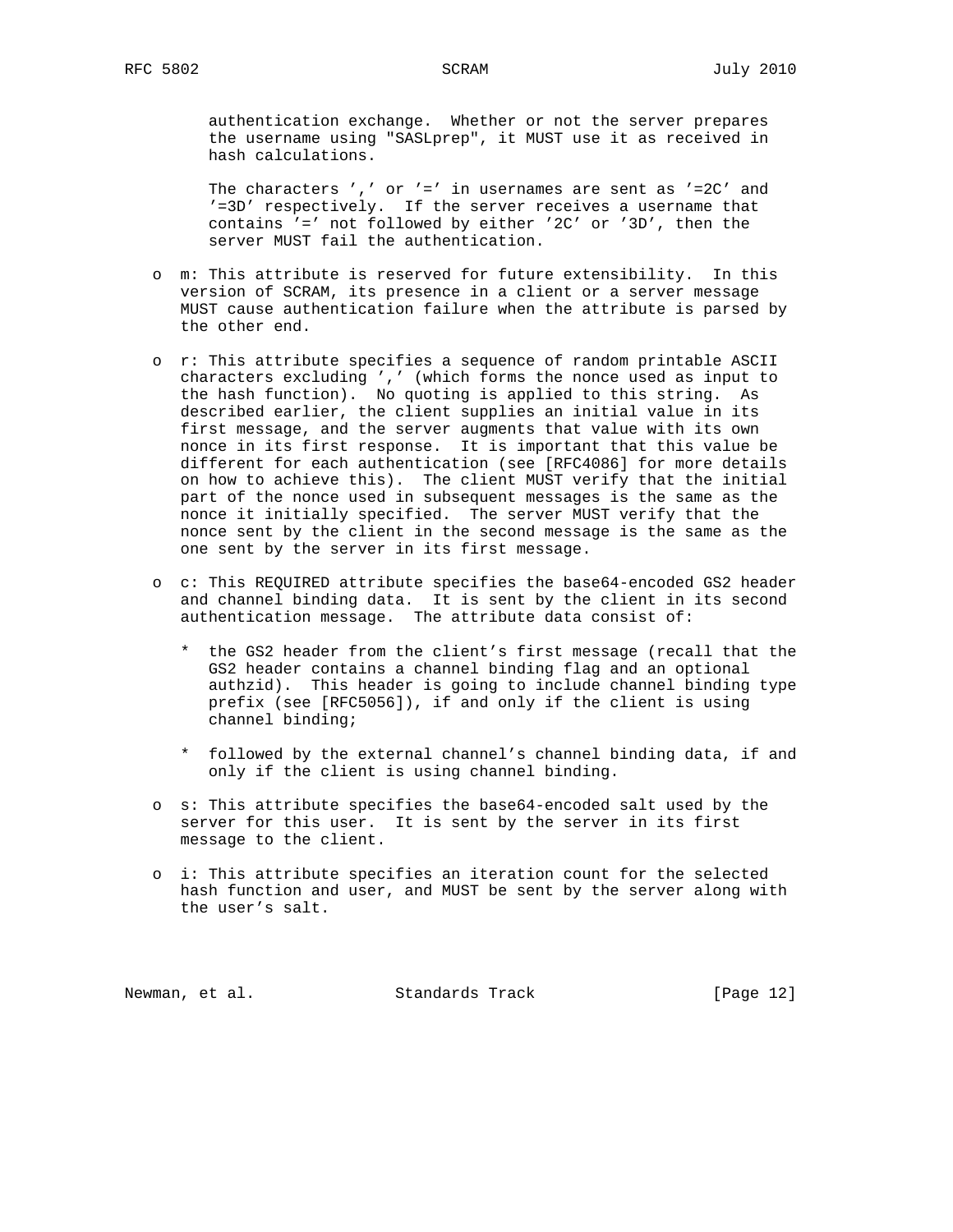For the SCRAM-SHA-1/SCRAM-SHA-1-PLUS SASL mechanism, servers SHOULD announce a hash iteration-count of at least 4096. Note that a client implementation MAY cache ClientKey&ServerKey (or just SaltedPassword) for later reauthentication to the same service, as it is likely that the server is going to advertise the same salt value upon reauthentication. This might be useful for mobile clients where CPU usage is a concern.

- o p: This attribute specifies a base64-encoded ClientProof. The client computes this value as described in the overview and sends it to the server.
- o v: This attribute specifies a base64-encoded ServerSignature. It is sent by the server in its final message, and is used by the client to verify that the server has access to the user's authentication information. This value is computed as explained in the overview.
- o e: This attribute specifies an error that occurred during authentication exchange. It is sent by the server in its final message and can help diagnose the reason for the authentication exchange failure. On failed authentication, the entire server final-message is OPTIONAL; specifically, a server implementation MAY conclude the SASL exchange with a failure without sending the server-final-message. This results in an application-level error response without an extra round-trip. If the server-final-message is sent on authentication failure, then the "e" attribute MUST be included.
- o As-yet unspecified mandatory and optional extensions. Mandatory extensions are encoded as values of the 'm' attribute (see ABNF for reserved-mext in section 7). Optional extensions use as-yet unassigned attribute names.

 Mandatory extensions sent by one peer but not understood by the other MUST cause authentication failure (the server SHOULD send the "extensions-not-supported" server-error-value).

Unknown optional extensions MUST be ignored upon receipt.

5.2. Compliance with SASL Mechanism Requirements

 This section describes compliance with SASL mechanism requirements specified in Section 5 of [RFC4422].

- 1) "SCRAM-SHA-1" and "SCRAM-SHA-1-PLUS".
- 2a) SCRAM is a client-first mechanism.

Newman, et al. Standards Track [Page 13]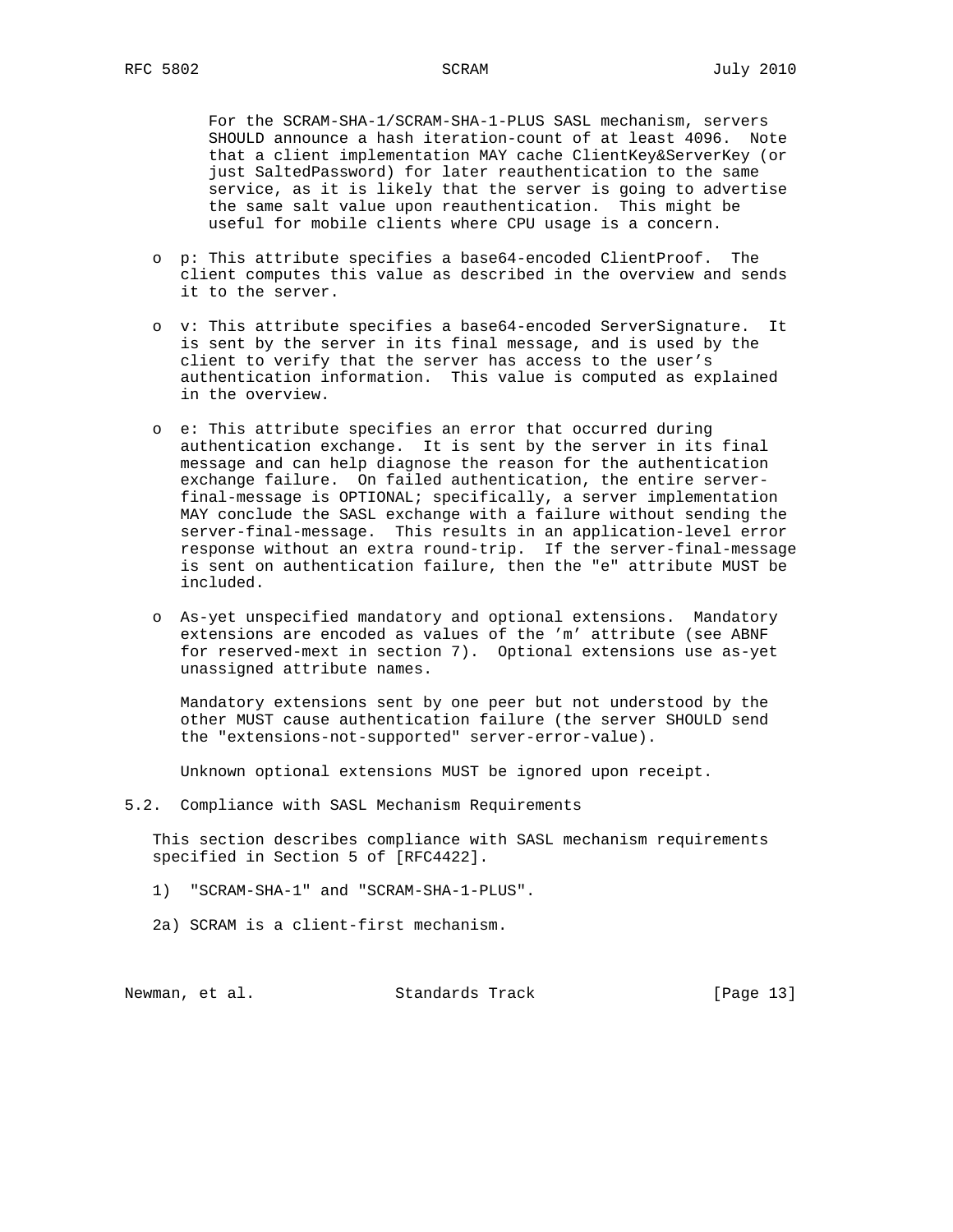- 2b) SCRAM sends additional data with success.
- 3) SCRAM is capable of transferring authorization identities from the client to the server.
- 4) SCRAM does not offer any security layers (SCRAM offers channel binding instead).
- 5) SCRAM has a hash protecting the authorization identity.
- 6. Channel Binding

 SCRAM supports channel binding to external secure channels, such as TLS. Clients and servers may or may not support channel binding, therefore the use of channel binding is negotiable. SCRAM does not provide security layers, however, therefore it is imperative that SCRAM provide integrity protection for the negotiation of channel binding.

Use of channel binding is negotiated as follows:

- o Servers that support the use of channel binding SHOULD advertise both the non-PLUS (SCRAM-<hash-function>) and PLUS-variant (SCRAM- <hash-function>-PLUS) mechanism name. If the server cannot support channel binding, it SHOULD advertise only the non-PLUS variant. If the server would never succeed in the authentication of the non-PLUS-variant due to policy reasons, it MUST advertise only the PLUS-variant.
- o If the client supports channel binding and the server does not appear to (i.e., the client did not see the -PLUS name advertised by the server), then the client MUST NOT use an "n" gs2-cbind flag.
- o Clients that support mechanism negotiation and channel binding MUST use a "p" gs2-cbind-flag when the server offers the PLUS variant of the desired GS2 mechanism.
- o If the client does not support channel binding, then it MUST use an "n" gs2-cbind-flag. Conversely, if the client requires the use of channel binding then it MUST use a "p" gs2-cbind-flag. Clients that do not support mechanism negotiation never use a "y" gs2 cbind-flag, they use either "p" or "n" according to whether they require and support the use of channel binding or whether they do not, respectively.
- o Upon receipt of the client-first message, the server checks the channel binding flag (gs2-cbind-flag).

| Standards Track<br>Newman, et al. | [Page 14] |
|-----------------------------------|-----------|
|-----------------------------------|-----------|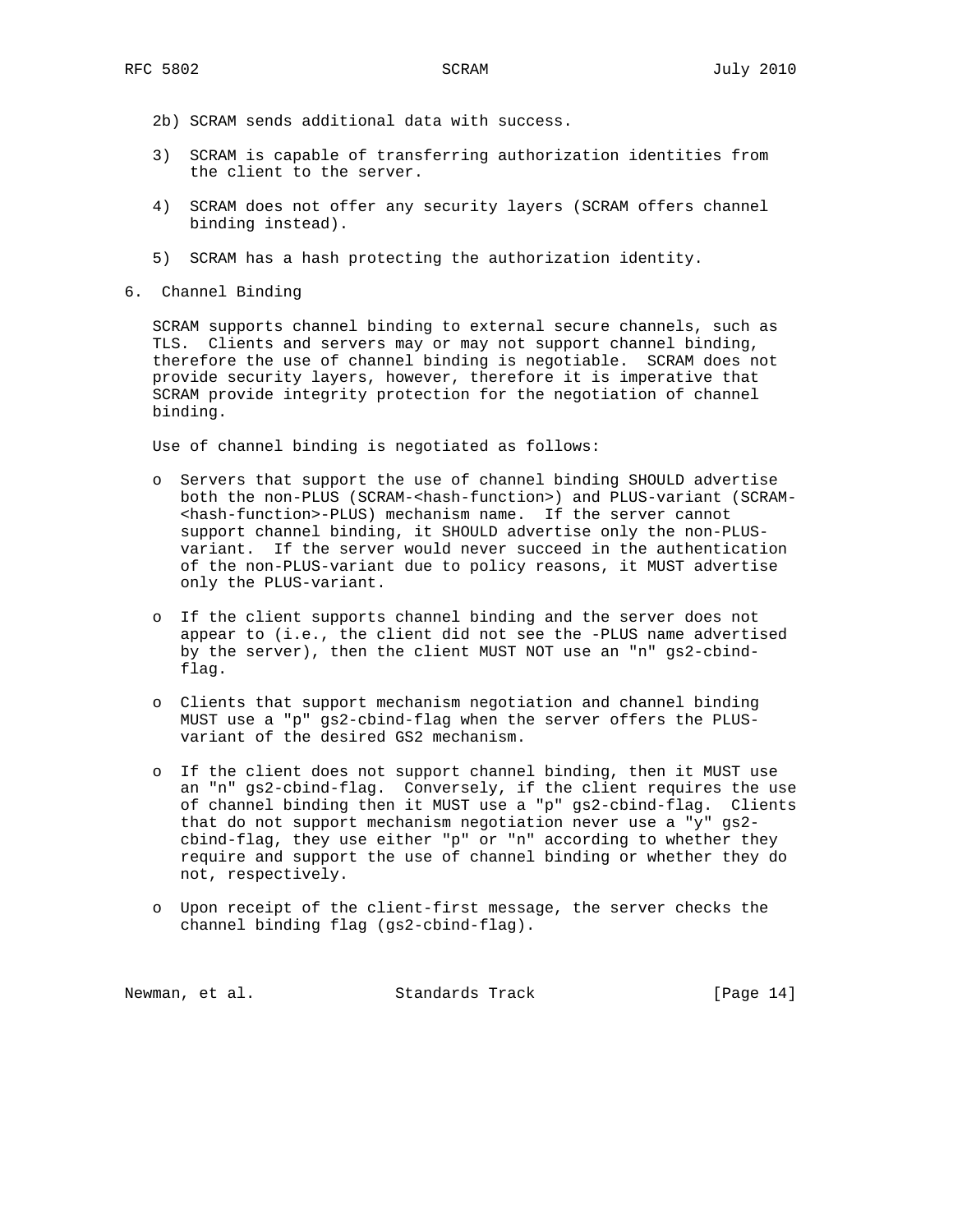- \* If the flag is set to "y" and the server supports channel binding, the server MUST fail authentication. This is because if the client sets the channel binding flag to "y", then the client must have believed that the server did not support channel binding -- if the server did in fact support channel binding, then this is an indication that there has been a downgrade attack (e.g., an attacker changed the server's mechanism list to exclude the -PLUS suffixed SCRAM mechanism name(s)).
- \* If the channel binding flag was "p" and the server does not support the indicated channel binding type, then the server MUST fail authentication.

 The server MUST always validate the client's "c=" field. The server does this by constructing the value of the "c=" attribute and then checking that it matches the client's c= attribute value.

 For more discussions of channel bindings, and the syntax of channel binding data for various security protocols, see [RFC5056].

6.1. Default Channel Binding

 A default channel binding type agreement process for all SASL application protocols that do not provide their own channel binding type agreement is provided as follows.

 'tls-unique' is the default channel binding type for any application that doesn't specify one.

 Servers MUST implement the "tls-unique" [RFC5929] channel binding type, if they implement any channel binding. Clients SHOULD implement the "tls-unique" [RFC5929] channel binding type, if they implement any channel binding. Clients and servers SHOULD choose the highest-layer/innermost end-to-end TLS channel as the channel to which to bind.

 Servers MUST choose the channel binding type indicated by the client, or fail authentication if they don't support it.

7. Formal Syntax

 The following syntax specification uses the Augmented Backus-Naur form (ABNF) notation as specified in [RFC5234]. "UTF8-2", "UTF8-3", and "UTF8-4" non-terminal are defined in [RFC3629].

Newman, et al. Standards Track [Page 15]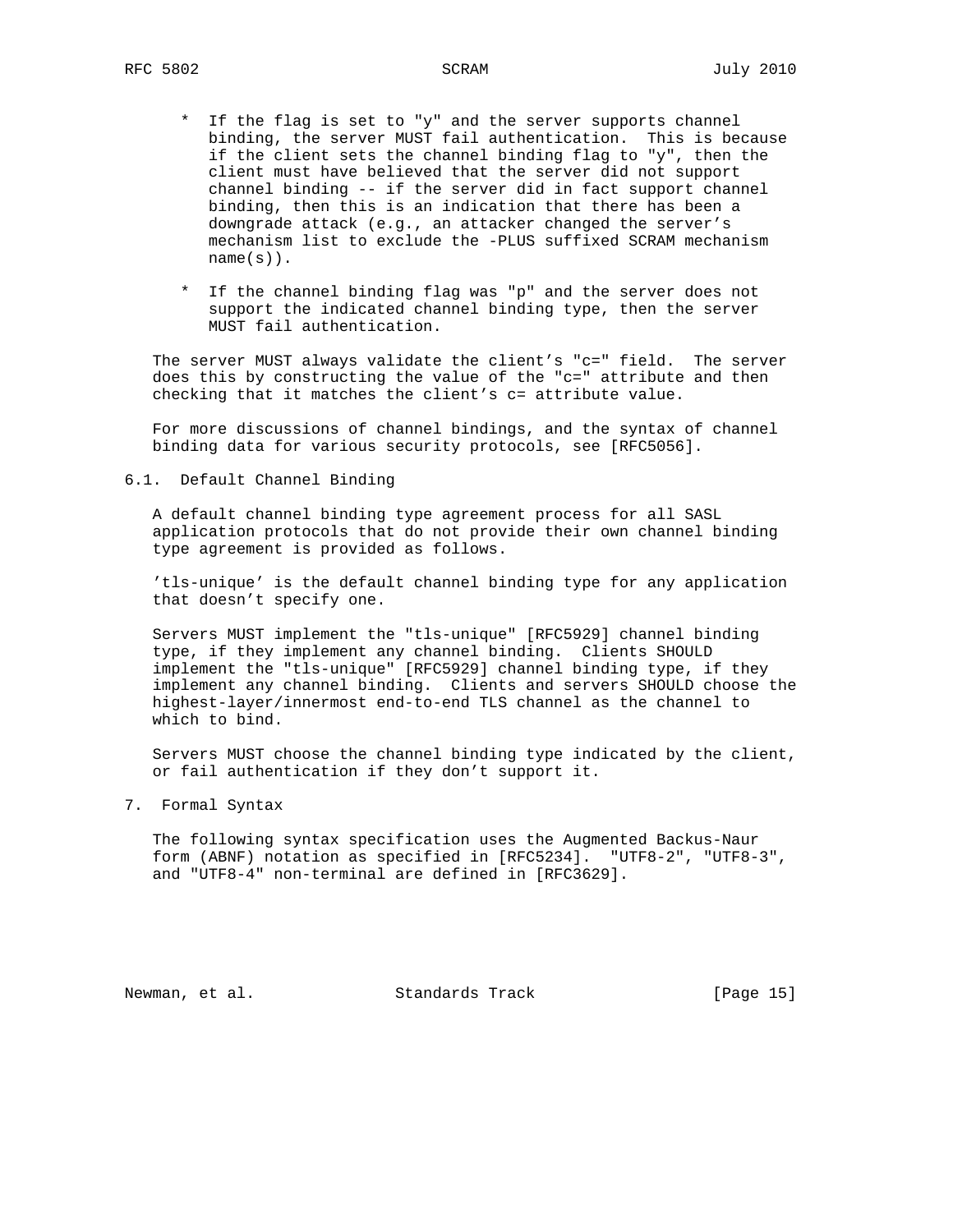ALPHA = <as defined in RFC 5234 appendix B.1> DIGIT = <as defined in RFC 5234 appendix B.1> UTF8-2 =  $\langle$ as defined in RFC 3629 (STD 63) >  $UTF8-3 = [as](#safe-as) defined in RFC 3629 (STD 63)$  $UTF8-4 = \text{cas defined in RFC } 3629 \text{ (STD } 63)$  $attr-val$  = ALPHA "=" value *i*; Generic syntax of any attribute sent ;; by server or client value  $= 1*$ value-char value-safe-char = %x01-2B / %x2D-3C / %x3E-7F / UTF8-2 / UTF8-3 / UTF8-4 ;; UTF8-char except NUL, "=", and ",".  $value$ -char = value-safe-char / "="  $printable$  =  $x21-2B / x2D-7E$  ;; Printable ASCII except ",". ;; Note that any "printable" is also ;; a valid "value".  $base64-char = ALPHA / DIGIT / "/* " + "$  $base64-4$  =  $4base64-char$  $base64-3$  =  $3base64-char$  "="  $base64-2$  =  $2base64-char$  "=="  $base64 = *base64-4 [base64-3 / base64-2]$  posit-number = %x31-39 \*DIGIT ;; A positive number. saslname  $= 1*(value-safe-char / "=2C" / "=3D")$  ;; Conforms to <value>. authzid = "a=" saslname ;; Protocol specific. cb-name =  $1*(ALPHA / DIGIT / "." / "-")$  ;; See RFC 5056, Section 7. ;; E.g., "tls-server-end-point" or ;; "tls-unique".

Newman, et al. Standards Track [Page 16]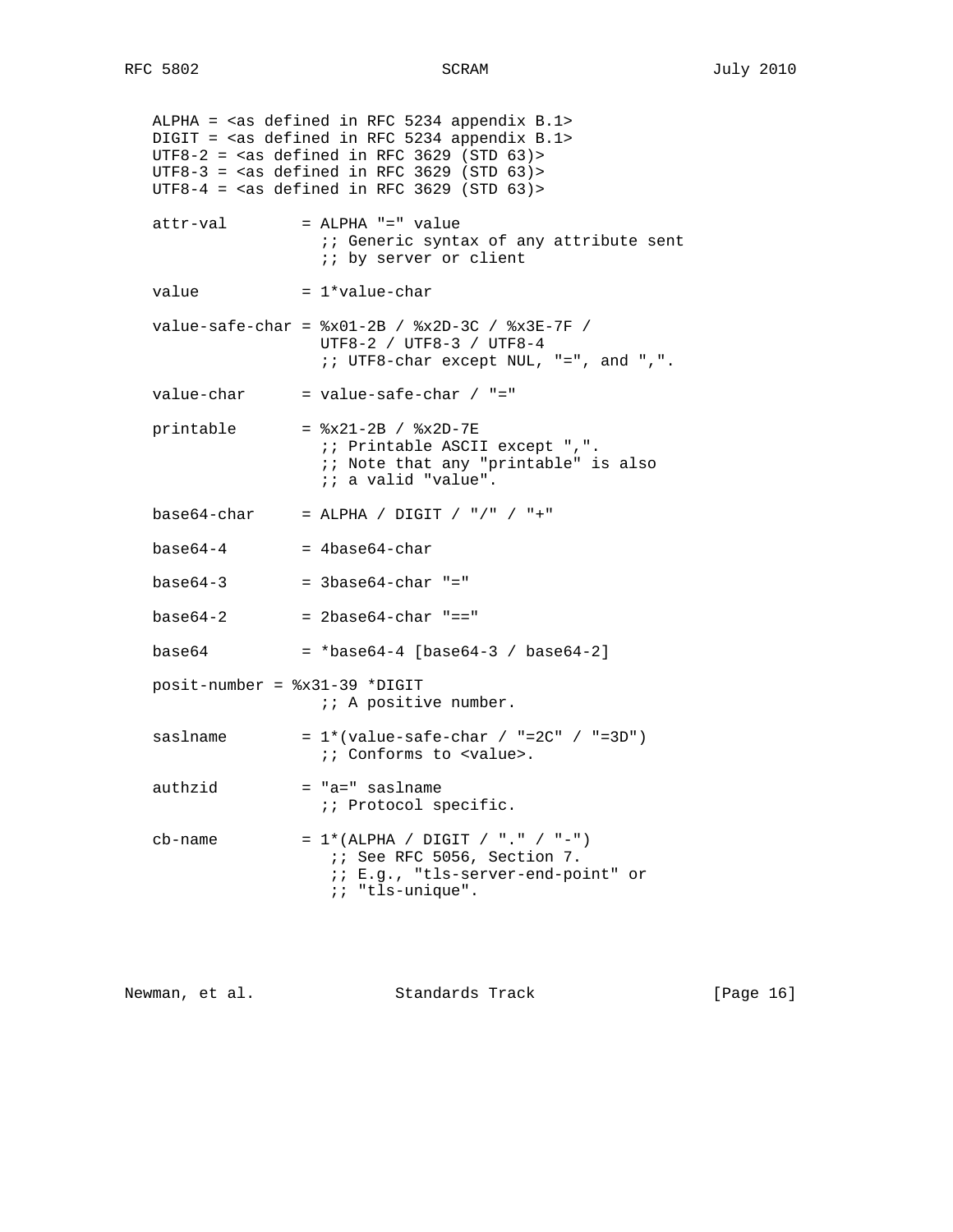|                                 | $gs2$ -cbind-flag = ("p=" cb-name) / "n" / "y"<br>;; "n" -> client doesn't support channel binding.<br>ii "y" -> client does support channel binding<br>but thinks the server does not.<br>$\ddot{i}$<br>:: "p" -> client requires channel binding.<br>: : The selected channel binding follows "p=". |           |
|---------------------------------|-------------------------------------------------------------------------------------------------------------------------------------------------------------------------------------------------------------------------------------------------------------------------------------------------------|-----------|
| gs2-header                      | = gs2-cbind-flag "," [ authzid ] ","<br>;; GS2 header for SCRAM<br><i>ii</i> (the actual GS2 header includes an optional<br>:: flag to indicate that the GSS mechanism is not<br><i>i</i> ; "standard", but since SCRAM is "standard", we<br>$i:$ don't include that flag).                           |           |
| username                        | $=$ "n=" saslname<br><i>i</i> Usernames are prepared using SASLprep.                                                                                                                                                                                                                                  |           |
|                                 | $reserved-mext = "m=" 1*(value-char)$<br>:: Reserved for signaling mandatory extensions.<br><i>i</i> ; The exact syntax will be defined in<br><i>ii</i> the future.                                                                                                                                   |           |
| channel-binding = $"c="$ base64 | :: base64 encoding of cbind-input.                                                                                                                                                                                                                                                                    |           |
| proof                           | $= "p=" base64"$                                                                                                                                                                                                                                                                                      |           |
| nonce                           | $= "r=' c-nonce [s-nonce]$<br><i>i</i> i Second part provided by server.                                                                                                                                                                                                                              |           |
| c-nonce                         | = printable                                                                                                                                                                                                                                                                                           |           |
| s-nonce                         | = printable                                                                                                                                                                                                                                                                                           |           |
| salt                            | $= "s=" base64$                                                                                                                                                                                                                                                                                       |           |
| verifier                        | $= "v=" base64"$<br><i>i</i> i base-64 encoded ServerSignature.                                                                                                                                                                                                                                       |           |
|                                 | iteration-count = "i=" posit-number<br><i>i:</i> A positive number.                                                                                                                                                                                                                                   |           |
| client-first-message-bare =     | [reserved-mext ", "]<br>username ", " nonce [", " extensions]                                                                                                                                                                                                                                         |           |
| client-first-message =          | gs2-header client-first-message-bare                                                                                                                                                                                                                                                                  |           |
| Newman, et al.                  | Standards Track                                                                                                                                                                                                                                                                                       | [Page 17] |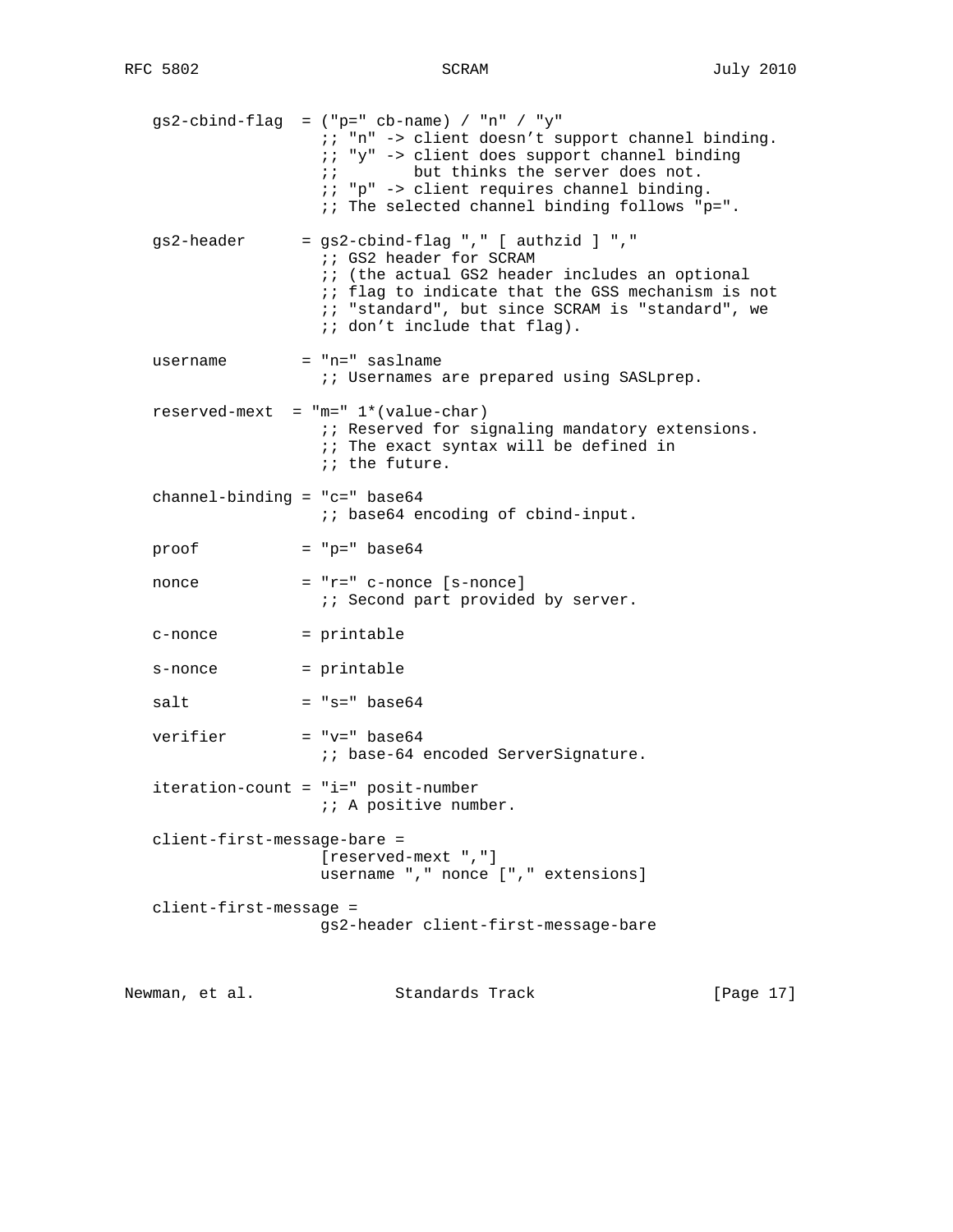```
 server-first-message =
 [reserved-mext ","] nonce "," salt ","
 iteration-count ["," extensions]
   client-final-message-without-proof =
                     channel-binding "," nonce [","
                     extensions]
   client-final-message =
                     client-final-message-without-proof "," proof
   server-error = "e=" server-error-value
   server-error-value = "invalid-encoding" /
                  "extensions-not-supported" / ; unrecognized 'm' value
                  "invalid-proof" /
                  "channel-bindings-dont-match" /
                  "server-does-support-channel-binding" /
                    ; server does not support channel binding
                  "channel-binding-not-supported" /
                  "unsupported-channel-binding-type" /
                  "unknown-user" /
                  "invalid-username-encoding" /
                    ; invalid username encoding (invalid UTF-8 or
                    ; SASLprep failed)
                  "no-resources" /
                   "other-error" /
                  server-error-value-ext
           ; Unrecognized errors should be treated as "other-error".
           ; In order to prevent information disclosure, the server
           ; may substitute the real reason with "other-error".
   server-error-value-ext = value
           ; Additional error reasons added by extensions
           ; to this document.
   server-final-message = (server-error / verifier)
                     ["," extensions]
  extensions = attr-val * ("," attr-val);; All extensions are optional,
                      ;; i.e., unrecognized attributes
                    ;; not defined in this document
                     ;; MUST be ignored.
  cbind-data = 1*OCTET
```
Newman, et al. Standards Track [Page 18]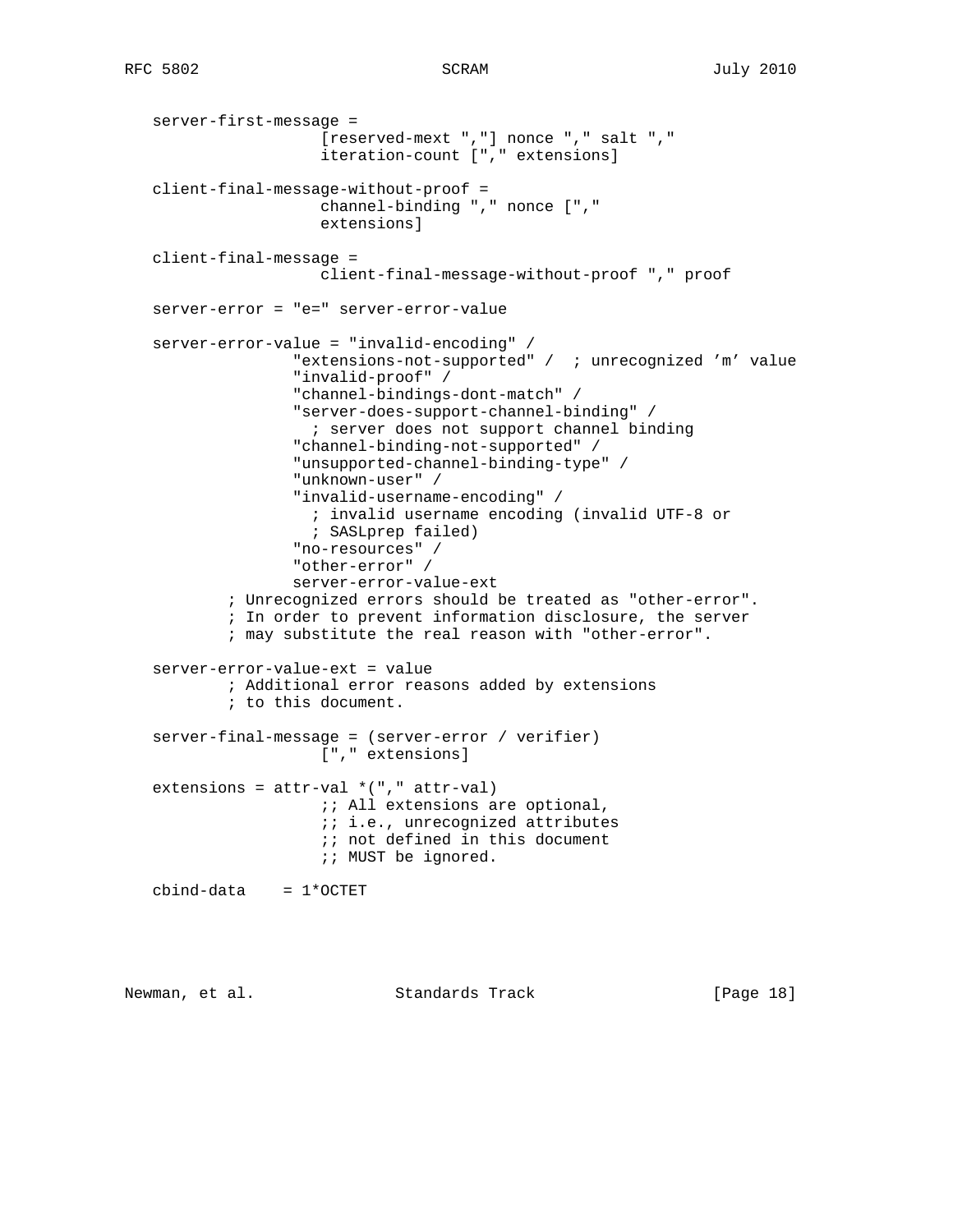cbind-input = gs2-header [ cbind-data ] *i*; cbind-data MUST be present for  $i$ ; gs2-cbind-flag of "p" and MUST be absent ;; for "y" or "n".

8. SCRAM as a GSS-API Mechanism

 This section and its sub-sections and all normative references of it not referenced elsewhere in this document are INFORMATIONAL for SASL implementors, but they are NORMATIVE for GSS-API implementors.

 SCRAM is actually also a GSS-API mechanism. The messages are the same, but a) the GS2 header on the client's first message and channel binding data is excluded when SCRAM is used as a GSS-API mechanism, and b) the RFC2743 section 3.1 initial context token header is prefixed to the client's first authentication message (context token).

 The GSS-API mechanism OID for SCRAM-SHA-1 is 1.3.6.1.5.5.14 (see Section 10).

 SCRAM security contexts always have the mutual\_state flag (GSS\_C\_MUTUAL\_FLAG) set to TRUE. SCRAM does not support credential delegation, therefore SCRAM security contexts alway have the deleg\_state flag (GSS\_C\_DELEG\_FLAG) set to FALSE.

8.1. GSS-API Principal Name Types for SCRAM

 SCRAM does not explicitly name acceptor principals. However, the use of acceptor principal names to find or prompt for passwords is useful. Therefore, SCRAM supports standard generic name syntaxes for acceptors such as GSS\_C\_NT\_HOSTBASED\_SERVICE (see [RFC2743], Section 4.1). Implementations should use the target name passed to GSS\_Init\_sec\_context(), if any, to help retrieve or prompt for SCRAM passwords.

 SCRAM supports only a single name type for initiators: GSS\_C\_NT\_USER\_NAME. GSS\_C\_NT\_USER\_NAME is the default name type for SCRAM.

 There is no name canonicalization procedure for SCRAM beyond applying SASLprep as described in Section 5.1.

 The query, display, and exported name syntaxes for SCRAM principal names are all the same. There are no SCRAM-specific name syntaxes (SCRAM initiator principal names are free-form); -- applications should use generic GSS-API name types such as GSS\_C\_NT\_USER\_NAME and

Newman, et al. Standards Track [Page 19]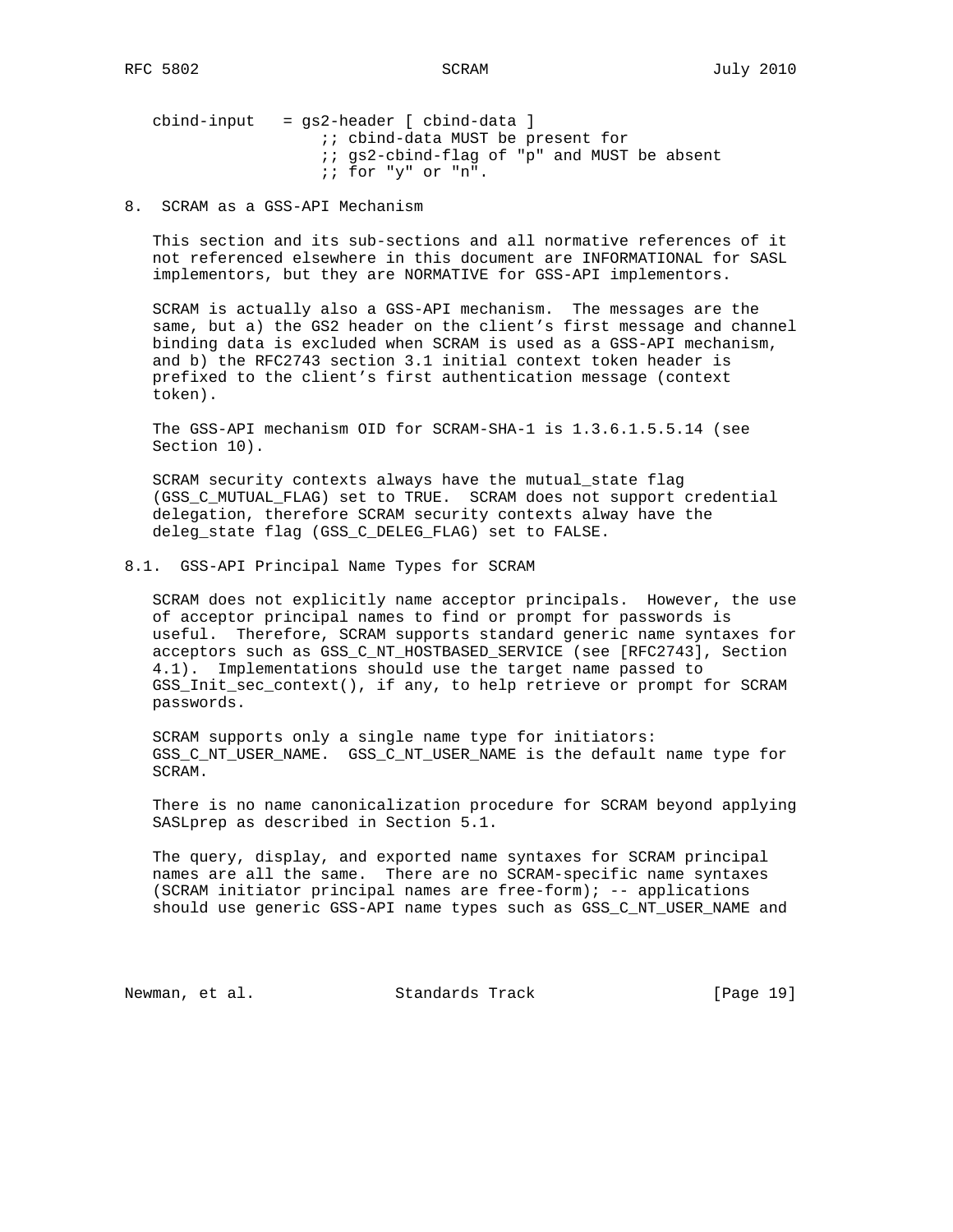GSS\_C\_NT\_HOSTBASED\_SERVICE (see [RFC2743], Section 4). The exported name token does, of course, conform to [RFC2743], Section 3.2, but the "NAME" part of the token is just a SCRAM user name.

8.2. GSS-API Per-Message Tokens for SCRAM

 The per-message tokens for SCRAM as a GSS-API mechanism SHALL be the same as those for the Kerberos V GSS-API mechanism [RFC4121] (see Section 4.2 and sub-sections), using the Kerberos V "aes128-cts-hmac sha1-96" enctype [RFC3962].

 The replay\_det\_state (GSS\_C\_REPLAY\_FLAG), sequence\_state (GSS C SEQUENCE FLAG), conf avail (GSS C CONF FLAG) and integ avail (GSS\_C\_CONF\_FLAG) security context flags are always set to TRUE.

 The 128-bit session "protocol key" SHALL be derived by using the least significant (right-most) 128 bits of HMAC(StoredKey, "GSS-API session key" || ClientKey || AuthMessage). "Specific keys" are then derived as usual as described in Section 2 of [RFC4121], [RFC3961], and [RFC3962].

 The terms "protocol key" and "specific key" are Kerberos V5 terms [RFC3961].

 SCRAM does support PROT\_READY, and is PROT\_READY on the initiator side first upon receipt of the server's reply to the initial security context token.

8.3. GSS\_Pseudo\_random() for SCRAM

 The GSS\_Pseudo\_random() [RFC4401] for SCRAM SHALL be the same as for the Kerberos V GSS-API mechanism [RFC4402]. There is no acceptor asserted sub-session key for SCRAM, thus GSS\_C\_PRF\_KEY\_FULL and GSS\_C\_PRF\_KEY\_PARTIAL are equivalent for SCRAM's GSS\_Pseudo\_random(). The protocol key to be used for the GSS\_Pseudo\_random() SHALL be the same as the key defined in Section 8.2.

9. Security Considerations

 If the authentication exchange is performed without a strong security layer (such as TLS with data confidentiality), then a passive eavesdropper can gain sufficient information to mount an offline dictionary or brute-force attack that can be used to recover the user's password. The amount of time necessary for this attack depends on the cryptographic hash function selected, the strength of the password, and the iteration count supplied by the server. An external security layer with strong encryption will prevent this attack.

Newman, et al. Standards Track [Page 20]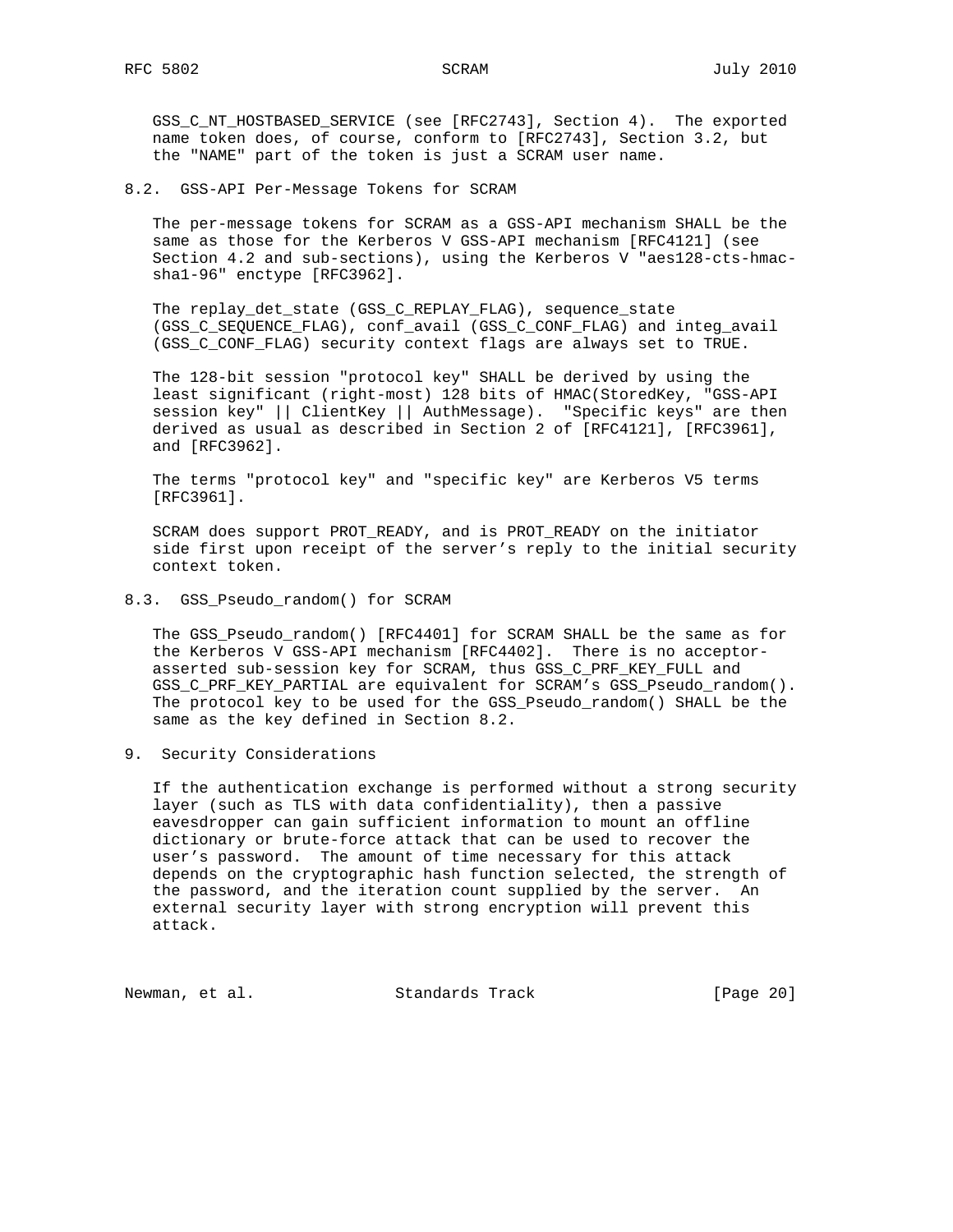If the external security layer used to protect the SCRAM exchange uses an anonymous key exchange, then the SCRAM channel binding mechanism can be used to detect a man-in-the-middle attack on the security layer and cause the authentication to fail as a result. However, the man-in-the-middle attacker will have gained sufficient information to mount an offline dictionary or brute-force attack. For this reason, SCRAM allows to increase the iteration count over time. (Note that a server that is only in possession of "StoredKey" and "ServerKey" can't automatically increase the iteration count upon successful authentication. Such an increase would require resetting the user's password.)

 If the authentication information is stolen from the authentication database, then an offline dictionary or brute-force attack can be used to recover the user's password. The use of salt mitigates this attack somewhat by requiring a separate attack on each password. Authentication mechanisms that protect against this attack are available (e.g., the EKE class of mechanisms). RFC 2945 [RFC2945] is an example of such technology. The WG elected not to use EKE like mechanisms as a basis for SCRAM.

 If an attacker obtains the authentication information from the authentication repository and either eavesdrops on one authentication exchange or impersonates a server, the attacker gains the ability to impersonate that user to all servers providing SCRAM access using the same hash function, password, iteration count, and salt. For this reason, it is important to use randomly generated salt values.

 SCRAM does not negotiate a hash function to use. Hash function negotiation is left to the SASL mechanism negotiation. It is important that clients be able to sort a locally available list of mechanisms by preference so that the client may pick the appropriate mechanism to use from a server's advertised mechanism list. This preference order is not specified here as it is a local matter. The preference order should include objective and subjective notions of mechanism cryptographic strength (e.g., SCRAM with a successor to SHA-1 may be preferred over SCRAM with SHA-1).

 Note that to protect the SASL mechanism negotiation applications normally must list the server mechanisms twice: once before and once after authentication, the latter using security layers. Since SCRAM does not provide security layers, the only ways to protect the mechanism negotiation are a) use channel binding to an external channel, or b) use an external channel that authenticates a user provided server name.

Newman, et al. Standards Track [Page 21]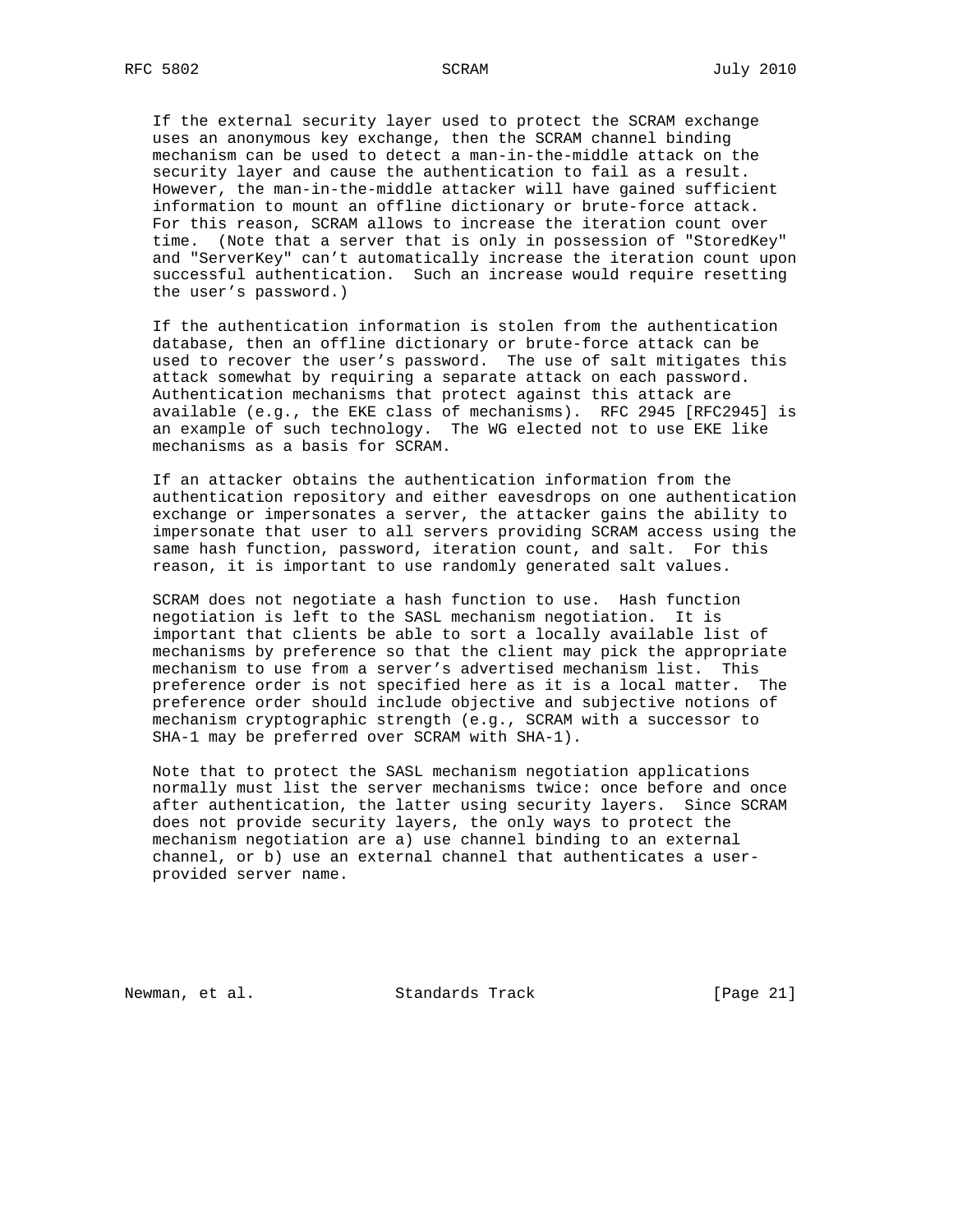SCRAM does not protect against downgrade attacks of channel binding types. The complexities of negotiating a channel binding type, and handling down-grade attacks in that negotiation, were intentionally left out of scope for this document.

 A hostile server can perform a computational denial-of-service attack on clients by sending a big iteration count value.

See [RFC4086] for more information about generating randomness.

10. IANA Considerations

 IANA has added the following family of SASL mechanisms to the SASL Mechanism registry established by [RFC4422]:

 To: iana@iana.org Subject: Registration of a new SASL family SCRAM

 SASL mechanism name (or prefix for the family): SCRAM-\* Security considerations: Section 7 of [RFC5802] Published specification (optional, recommended): [RFC5802] Person & email address to contact for further information: IETF SASL WG <sasl@ietf.org> Intended usage: COMMON Owner/Change controller: IESG <iesg@ietf.org> Note: Members of this family MUST be explicitly registered using the "IETF Review" [RFC5226] registration procedure. Reviews MUST be requested on the SASL mailing list <sasl@ietf.org> (or a successor designated by the responsible Security AD).

 Note to future SCRAM-mechanism designers: each new SCRAM-SASL mechanism MUST be explicitly registered with IANA and MUST comply with SCRAM-mechanism naming convention defined in Section 4 of this document.

Newman, et al. Standards Track [Page 22]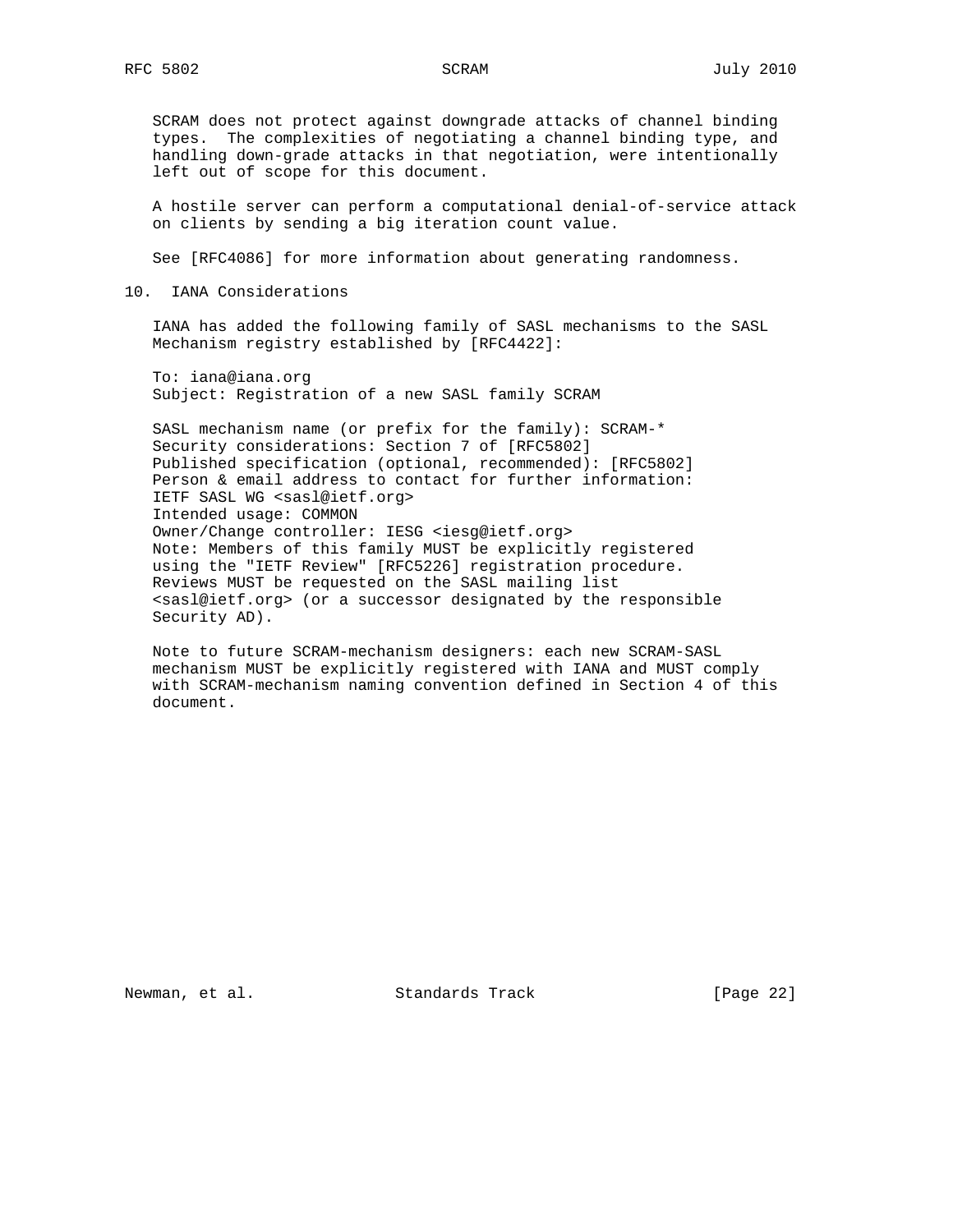IANA has added the following entries to the SASL Mechanism registry established by [RFC4422]: To: iana@iana.org Subject: Registration of a new SASL mechanism SCRAM-SHA-1 SASL mechanism name (or prefix for the family): SCRAM-SHA-1 Security considerations: Section 7 of [RFC5802] Published specification (optional, recommended): [RFC5802] Person & email address to contact for further information: IETF SASL WG <sasl@ietf.org> Intended usage: COMMON Owner/Change controller: IESG <iesg@ietf.org> Note: To: iana@iana.org

Subject: Registration of a new SASL mechanism SCRAM-SHA-1-PLUS

 SASL mechanism name (or prefix for the family): SCRAM-SHA-1-PLUS Security considerations: Section 7 of [RFC5802] Published specification (optional, recommended): [RFC5802] Person & email address to contact for further information: IETF SASL WG <sasl@ietf.org> Intended usage: COMMON Owner/Change controller: IESG <iesg@ietf.org> Note:

 Per this document, IANA has assigned a GSS-API mechanism OID for SCRAM-SHA-1 from the iso.org.dod.internet.security.mechanisms prefix (see "SMI Security for Mechanism Codes" registry).

### 11. Acknowledgements

 This document benefited from discussions on the SASL WG mailing list. The authors would like to specially thank Dave Cridland, Simon Josefsson, Jeffrey Hutzelman, Kurt Zeilenga, Pasi Eronen, Ben Campbell, Peter Saint-Andre, and Tobias Markmann for their contributions to this document. A special thank you to Simon Josefsson for shepherding this document and for doing one of the first implementations of this specification.

Newman, et al. Standards Track [Page 23]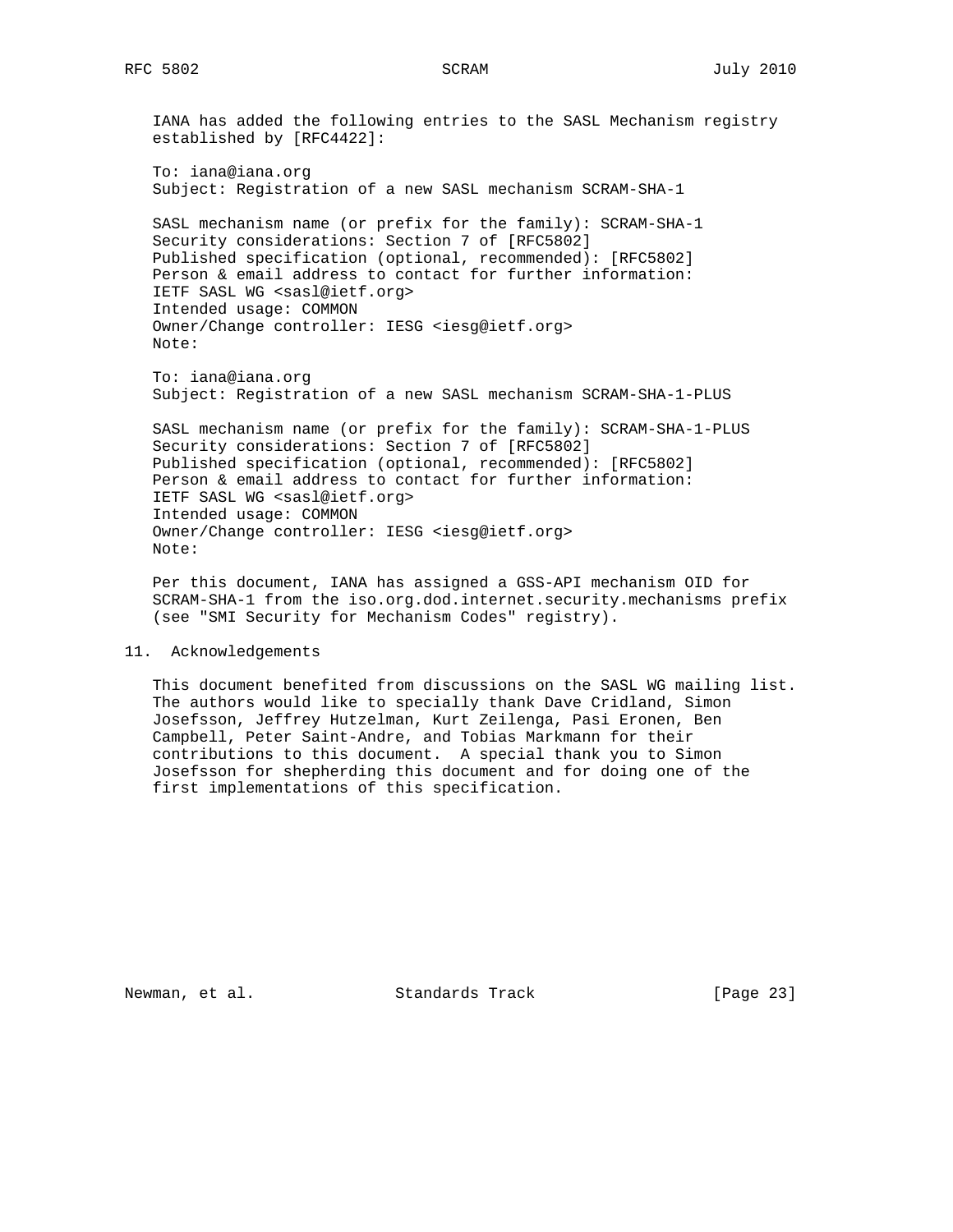# 12. References

- 12.1. Normative References
	- [RFC2104] Krawczyk, H., Bellare, M., and R. Canetti, "HMAC: Keyed- Hashing for Message Authentication", RFC 2104, February 1997.
	- [RFC2119] Bradner, S., "Key words for use in RFCs to Indicate Requirement Levels", BCP 14, RFC 2119, March 1997.
	- [RFC3174] Eastlake, D. and P. Jones, "US Secure Hash Algorithm 1 (SHA1)", RFC 3174, September 2001.
	- [RFC3454] Hoffman, P. and M. Blanchet, "Preparation of Internationalized Strings ("stringprep")", RFC 3454, December 2002.
	- [RFC3629] Yergeau, F., "UTF-8, a transformation format of ISO 10646", STD 63, RFC 3629, November 2003.
	- [RFC4013] Zeilenga, K., "SASLprep: Stringprep Profile for User Names and Passwords", RFC 4013, February 2005.
	- [RFC4422] Melnikov, A. and K. Zeilenga, "Simple Authentication and Security Layer (SASL)", RFC 4422, June 2006.
	- [RFC4648] Josefsson, S., "The Base16, Base32, and Base64 Data Encodings", RFC 4648, October 2006.
	- [RFC5056] Williams, N., "On the Use of Channel Bindings to Secure Channels", RFC 5056, November 2007.
	- [RFC5234] Crocker, D. and P. Overell, "Augmented BNF for Syntax Specifications: ABNF", STD 68, RFC 5234, January 2008.
	- [RFC5929] Altman, J., Williams, N., and L. Zhu, "Channel Bindings for TLS", RFC 5929, July 2010.
- 12.2. Normative References for GSS-API Implementors
	- [RFC2743] Linn, J., "Generic Security Service Application Program Interface Version 2, Update 1", RFC 2743, January 2000.
	- [RFC3961] Raeburn, K., "Encryption and Checksum Specifications for Kerberos 5", RFC 3961, February 2005.

Newman, et al. Standards Track [Page 24]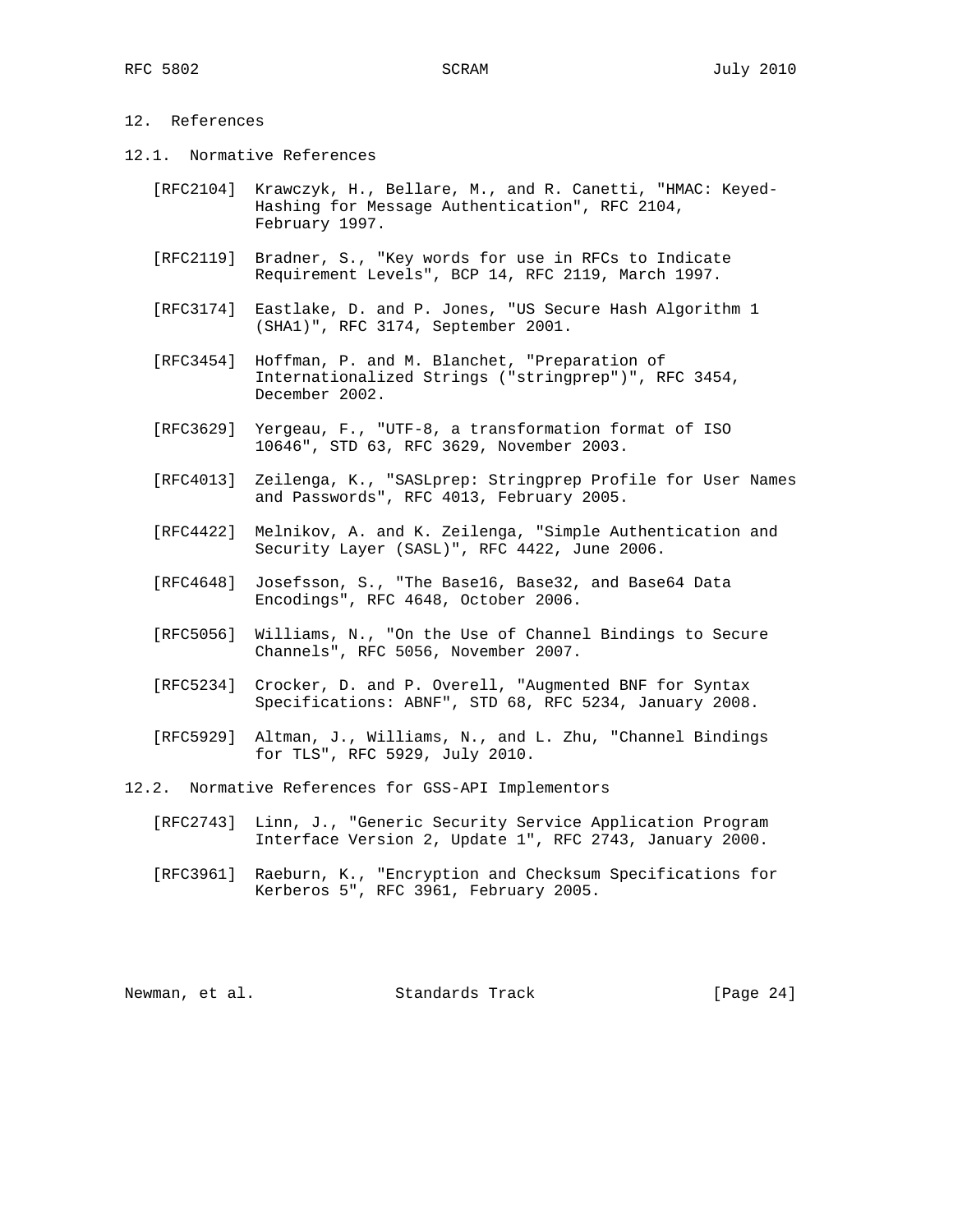- [RFC3962] Raeburn, K., "Advanced Encryption Standard (AES) Encryption for Kerberos 5", RFC 3962, February 2005.
- [RFC4121] Zhu, L., Jaganathan, K., and S. Hartman, "The Kerberos Version 5 Generic Security Service Application Program Interface (GSS-API) Mechanism: Version 2", RFC 4121, July 2005.
- [RFC4401] Williams, N., "A Pseudo-Random Function (PRF) API Extension for the Generic Security Service Application Program Interface (GSS-API)", RFC 4401, February 2006.
- [RFC4402] Williams, N., "A Pseudo-Random Function (PRF) for the Kerberos V Generic Security Service Application Program Interface (GSS-API) Mechanism", RFC 4402, February 2006.
- [RFC5801] Josefsson, S. and N. Williams, "Using Generic Security Service Application Program Interface (GSS-API) Mechanisms in Simple Authentication and Security Layer (SASL): The GS2 Mechanism Family", RFC 5801, July 2010.
- 12.3. Informative References
	- [CRAMHISTORIC]

 Zeilenga, K., "CRAM-MD5 to Historic", Work in Progress, November 2008.

- [DIGESTHISTORIC] Melnikov, A., "Moving DIGEST-MD5 to Historic", Work in Progress, July 2008.
- [RFC2865] Rigney, C., Willens, S., Rubens, A., and W. Simpson, "Remote Authentication Dial In User Service (RADIUS)", RFC 2865, June 2000.
- [RFC2898] Kaliski, B., "PKCS #5: Password-Based Cryptography Specification Version 2.0", RFC 2898, September 2000.
- [RFC2945] Wu, T., "The SRP Authentication and Key Exchange System", RFC 2945, September 2000.
- [RFC4086] Eastlake, D., Schiller, J., and S. Crocker, "Randomness Requirements for Security", BCP 106, RFC 4086, June 2005.
- [RFC4510] Zeilenga, K., "Lightweight Directory Access Protocol (LDAP): Technical Specification Road Map", RFC 4510, June 2006.

| [Page 25]<br>Standards Track<br>Newman, et al. |  |
|------------------------------------------------|--|
|------------------------------------------------|--|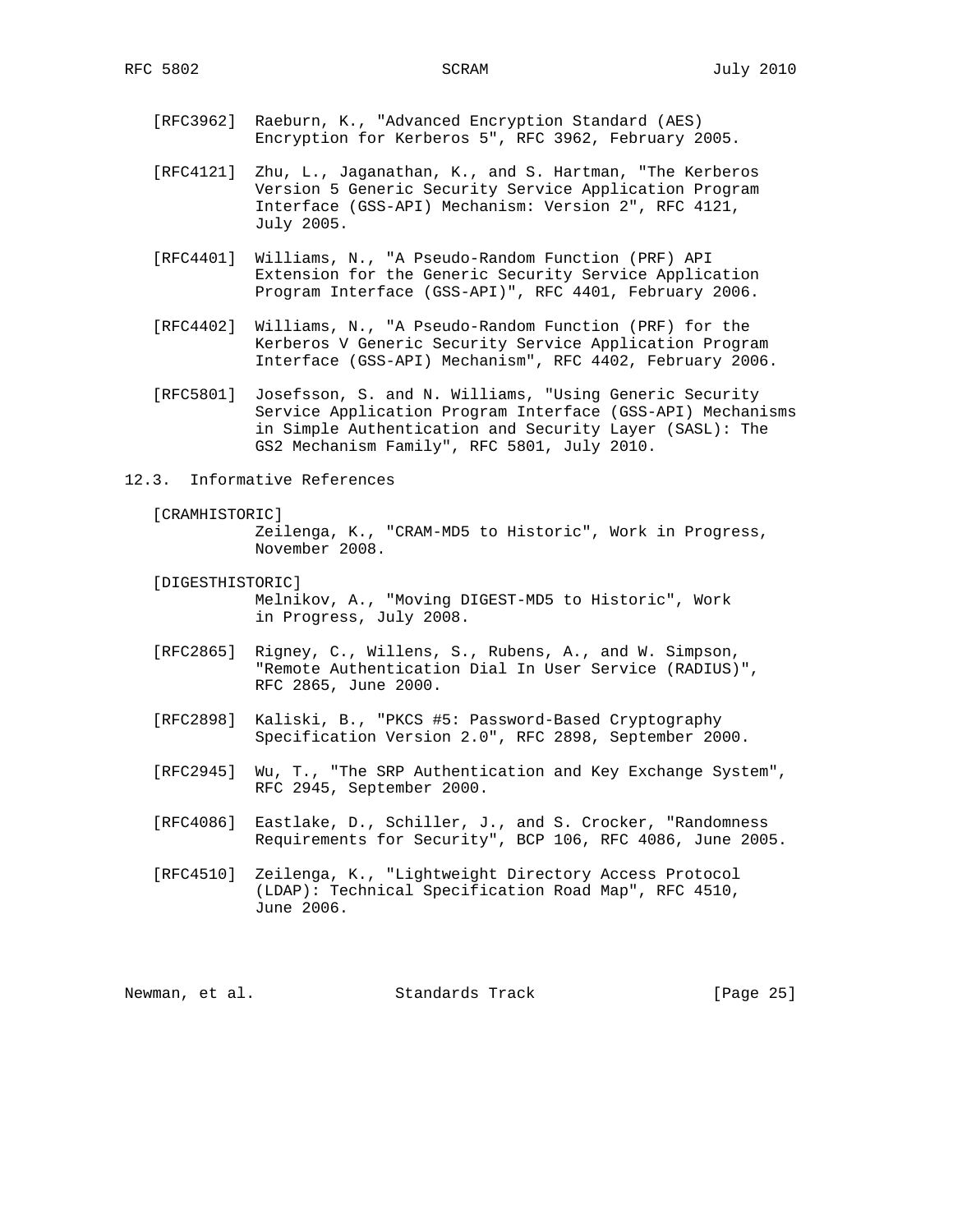- [RFC4616] Zeilenga, K., "The PLAIN Simple Authentication and Security Layer (SASL) Mechanism", RFC 4616, August 2006.
- [RFC4949] Shirey, R., "Internet Security Glossary, Version 2", RFC 4949, August 2007.
- [RFC5226] Narten, T. and H. Alvestrand, "Guidelines for Writing an IANA Considerations Section in RFCs", BCP 26, RFC 5226, May 2008.
- [RFC5246] Dierks, T. and E. Rescorla, "The Transport Layer Security (TLS) Protocol Version 1.2", RFC 5246, August 2008.
- [RFC5803] Melnikov, A., "Lightweight Directory Access Protocol (LDAP) Schema for Storing Salted Challenge Response Authentication Mechanism (SCRAM) Secrets", RFC 5803, July 2010.
- [tls-server-end-point] IANA, "Registration of TLS server end-point channel bindings", available from http://www.iana.org, June 2008.

Newman, et al. Standards Track [Page 26]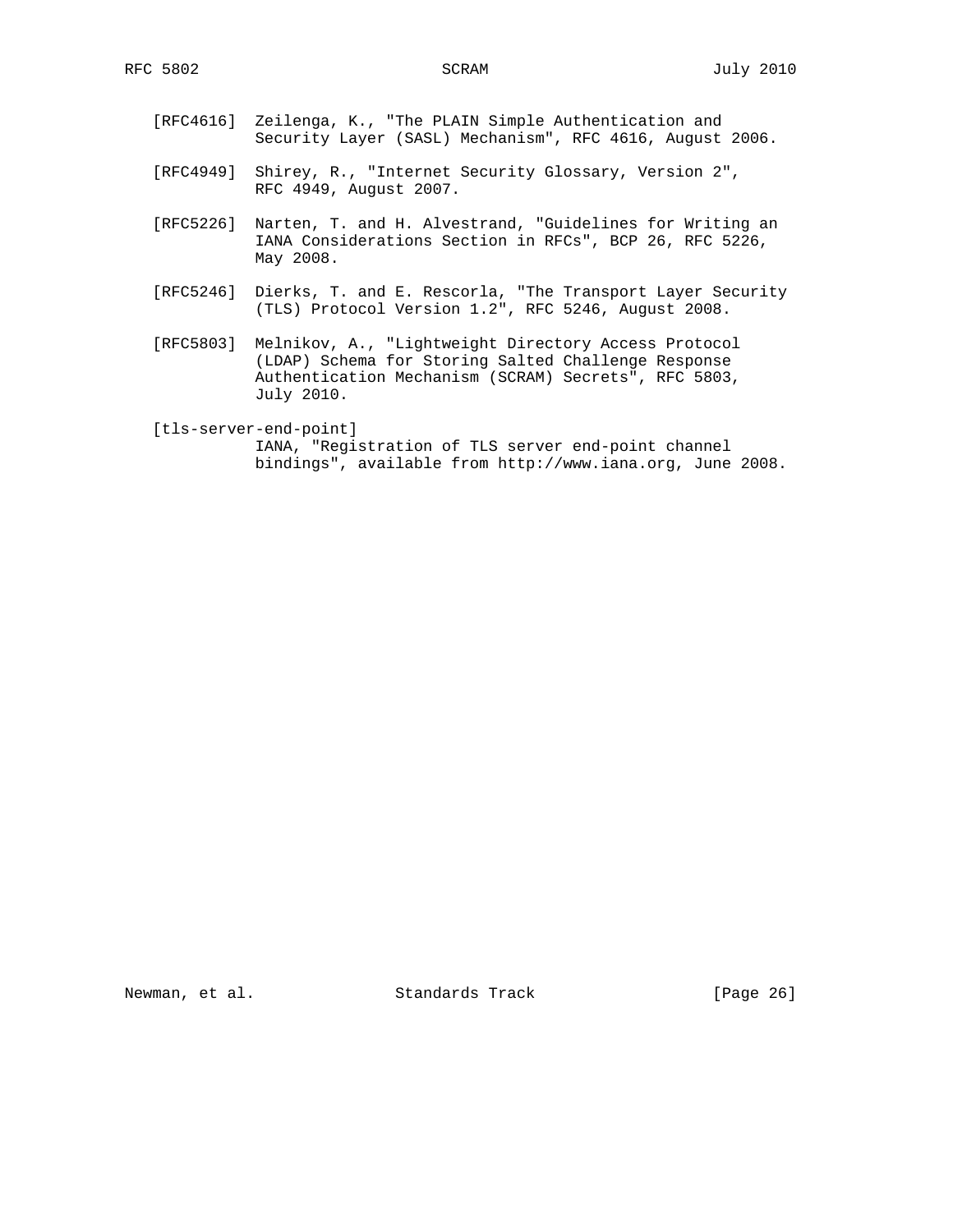Appendix A. Other Authentication Mechanisms

 The DIGEST-MD5 [DIGESTHISTORIC] mechanism has proved to be too complex to implement and test, and thus has poor interoperability. The security layer is often not implemented, and almost never used; everyone uses TLS instead. For a more complete list of problems with DIGEST-MD5 that led to the creation of SCRAM, see [DIGESTHISTORIC].

 The CRAM-MD5 SASL mechanism, while widely deployed, also has some problems. In particular, it is missing some modern SASL features such as support for internationalized usernames and passwords, support for passing of authorization identity, and support for channel bindings. It also doesn't support server authentication. For a more complete list of problems with CRAM-MD5, see [CRAMHISTORIC].

 The PLAIN [RFC4616] SASL mechanism allows a malicious server or eavesdropper to impersonate the authenticating user to any other server for which the user has the same password. It also sends the password in the clear over the network, unless TLS is used. Server authentication is not supported.

Appendix B. Design Motivations

 The following design goals shaped this document. Note that some of the goals have changed since the initial version of the document.

- o The SASL mechanism has all modern SASL features: support for internationalized usernames and passwords, support for passing of authorization identity, and support for channel bindings.
- o The protocol supports mutual authentication.
- o The authentication information stored in the authentication database is not sufficient by itself to impersonate the client.
- o The server does not gain the ability to impersonate the client to other servers (with an exception for server-authorized proxies), unless such other servers allow SCRAM authentication and use the same salt and iteration count for the user.
- o The mechanism is extensible, but (hopefully) not over-engineered in this respect.
- o The mechanism is easier to implement than DIGEST-MD5 in both clients and servers.

Newman, et al. Standards Track [Page 27]